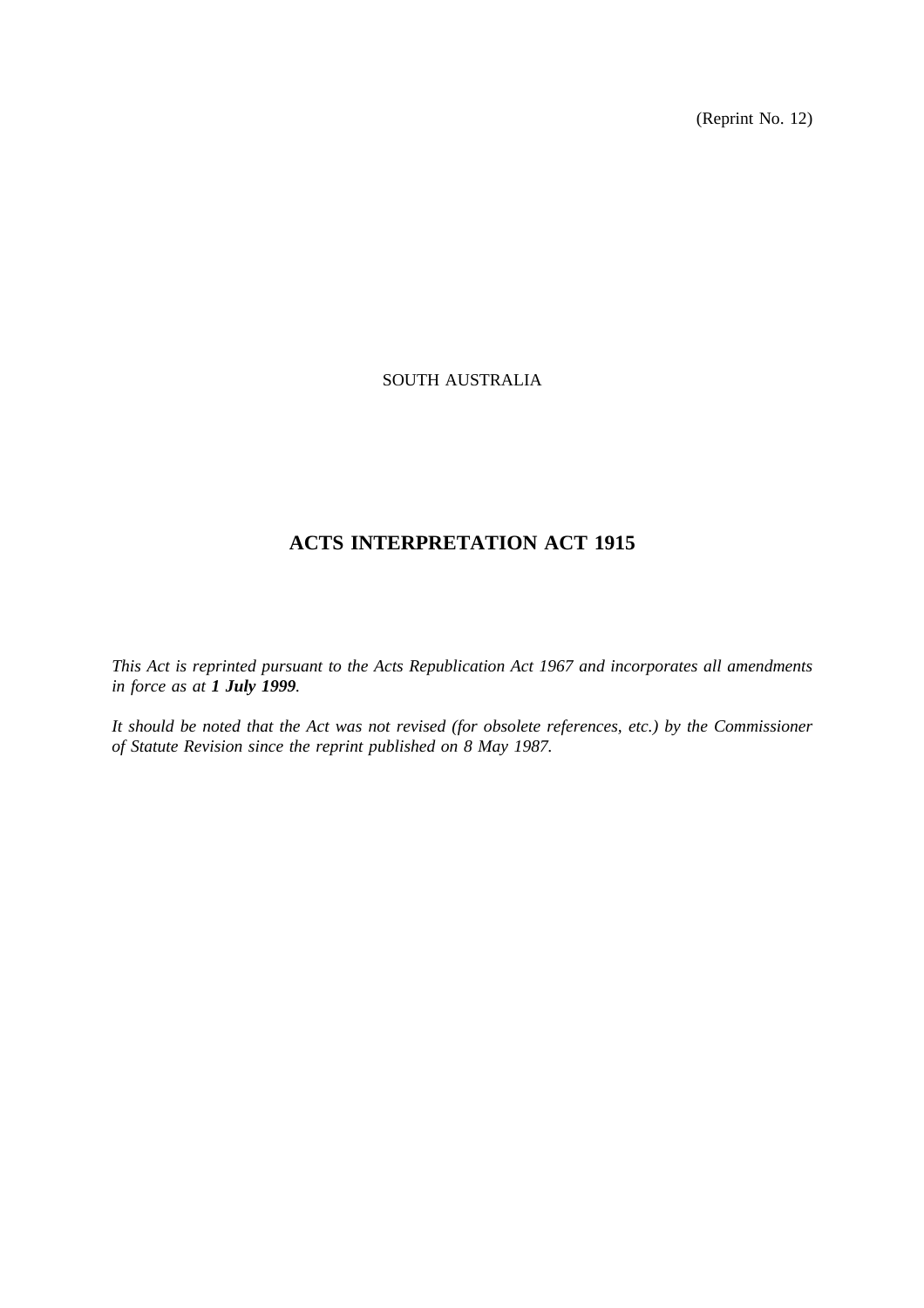*(Reprint No. 12)*

## **SUMMARY OF PROVISIONS**

#### **PART 1 PRELIMINARY**

- 1. Short title
- 3A. Application of this Act to Acts or statutory instruments whenever passed or made
- 4. Interpretation
- 4A. Date of establishment of the State

#### **PART 2 PROVISIONS OF SPECIAL APPLICATION TO ACTS AND BILLS**

- 5. Acts to be deemed to be public Acts
- 6. Sections to have effect as substantive enactments
- 7. Commencement of Acts
- 7A. Amendment or repeal of Act in session in which it was passed<br>10
- Evidence of date of assent to Act

#### **PART 3**

#### **PROVISIONS OF SPECIAL APPLICATION TO STATUTORY INSTRUMENTS**

- 11. Saving of statutory instruments on repeal or amendment of an Act
- 12. Disallowance of repealing statutory instrument revives instrument sought to be repealed
- 13. Construction of statutory instrument so as not to exceed power
- 14. Expressions in statutory and other instruments have same meanings as in the Act under which they are made

#### **PART 4 PROVISIONS GENERALLY APPLICABLE TO ACTS AND STATUTORY INSTRUMENTS**

- 14A. Application of this Part to Acts and statutory instruments 14B. Citation
- Citation
- 14BA. References to other statutory provisions include references to relevant statutory instruments
- 14C. Exercise of powers conferred by a provision of an Act or statutory instrument before the provision comes into operation
- 14D. Time of commencement
- 15. Saving of administrative acts
- 16. Saving of operation of repealed, amended or expired Act
- 17. Repeal not to revive previously repealed enactments
- 18. Abrogation of presumption that re-enactment, etc., constitutes Parliamentary approval of prior interpretation
- 19. Schedules, headings, marginal notes and footnotes
- 20. Rules of construction to be applied in determining whether an Act binds the Crown
- 21. Act deemed always speaking<br>22 Construction that would pron
- Construction that would promote purpose or object of an Act to be preferred
- 22A. Construction of Act so as not to exceed power of State
- 22B. Declaration of validity of laws made before Australia Acts
- 23. Act to be done by Governor to mean by him with advice of Executive Council
- 24. When Act or provision deemed to be substituted for another
- 25. Variation of forms
- 26. Words importing masculine gender and singular number to include feminine and plural
- 27. Provisions as to limitation of time
- 28. Measurement of distances
- 28A. Standard scales for penalties and expiation fees
- 29. Fines, etc., to be paid into Treasury
- 30. Penalties<br>33. Meaning
- Meaning of service by post
- 34. "May" imports a discretion, "shall" is imperative
- 35. Words applying to occupant of public office to apply to successive occupants<br>36. Power to appoint includes nower to remove, etc.
- 36. Power to appoint includes power to remove, etc.<br>37. Powers may be exercised from time to time
- Powers may be exercised from time to time
- 37A. Manner in which certain powers and functions may be exercised by a delegate 39. Power to make regulations includes power to revoke or vary
- 39. Power to make regulations includes power to revoke or vary<br>40. Prescribing matters by reference to other instruments
- Prescribing matters by reference to other instruments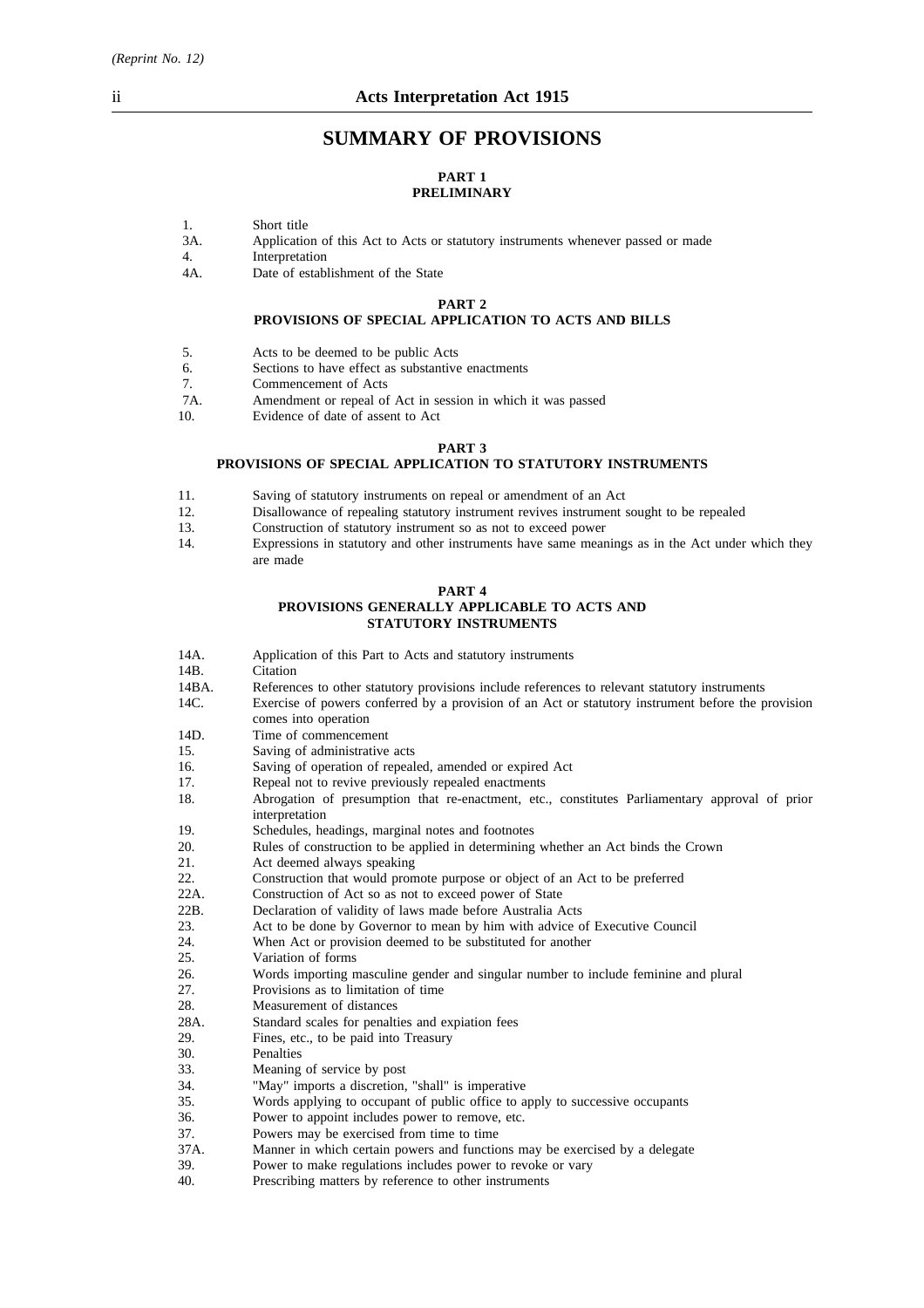- 42. Who may proceed for recovery of penalties
- 44. Interpretation of references to summary proceedings
- 45. Rounding down of monetary amounts
- 50. Offences punishable under more than one law

#### **APPENDIX LEGISLATIVE HISTORY**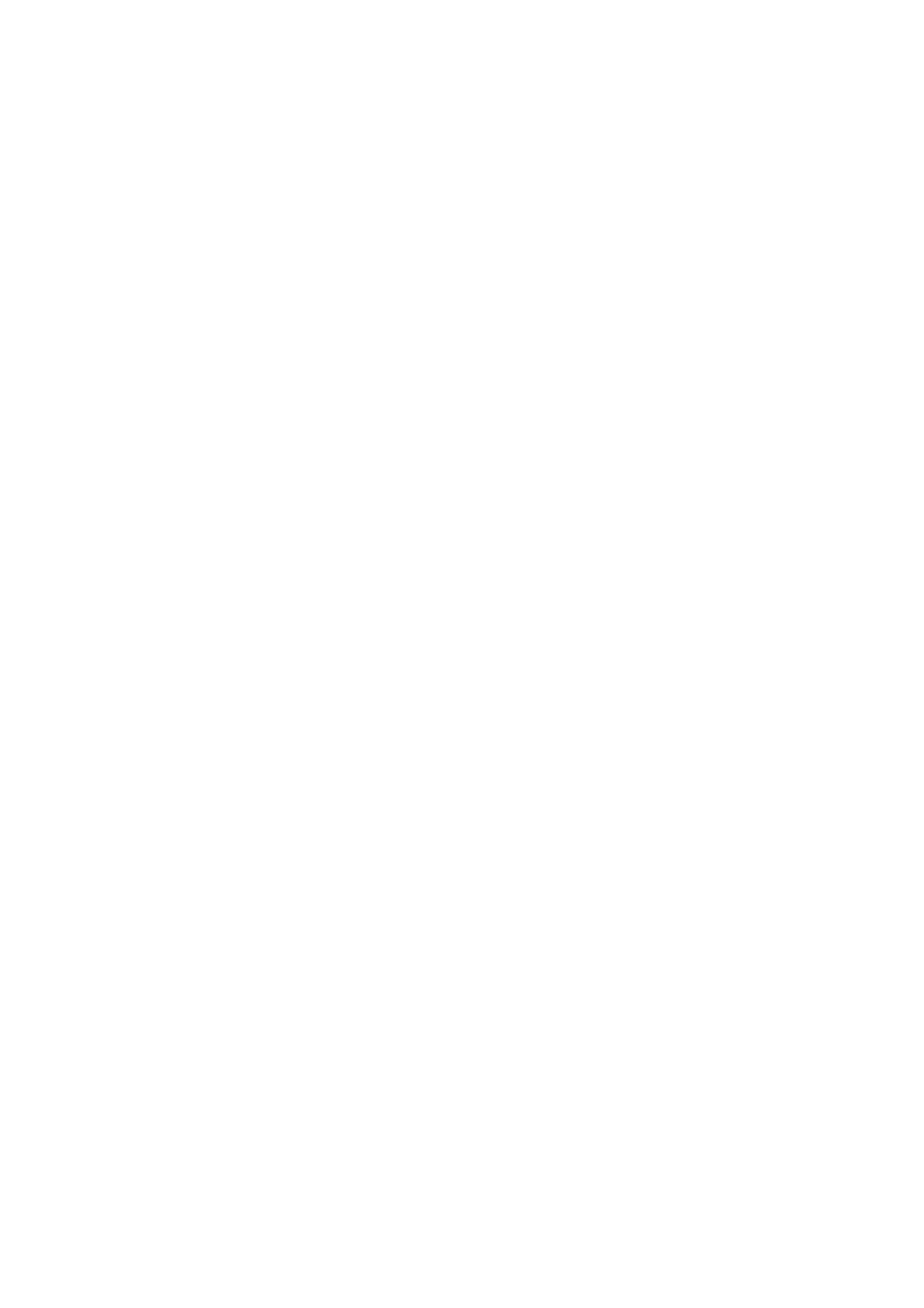## **ACTS INTERPRETATION ACT 1915**

being

Acts Interpretation Act 1915 No. 1215 of 1915 [Assented to 16 December 1915]

as amended by

Acts Interpretation Act Amendment Act 1923 No. 1564 of 1923 [Assented to 14 November 1923]1 Supreme Court Act 1935 No. 2253 of 1935 [Assented to 21 December 1935]<sup>2</sup> Statute Law Revision Act 1936 No. 2293 of 1936 [Assented to 8 October 1936] Acts Interpretation Act Amendment Act 1945 No. 10 of 1945 [Assented to 15 November 1945] Acts Interpretation Act Amendment Act 1949 No. 58 of 1949 [Assented to 8 December 1949] Acts Interpretation Act Amendment Act 1957 No. 23 of 1957 [Assented to 31 October 1957] Statutes Amendment (Administration of Acts and Acts Interpretation) Act 1971 No. 74 of 1971 [Assented to 11 November 1971] Acts Interpretation Act Amendment Act 1972 No. 118 of 1972 [Assented to 30 November 1972]<sup>3</sup> Acts Interpretation Act Amendment Act 1975 No. 102 of 1975 [Assented to 20 November 1975] Subordinate Legislation Act 1978 No. 3 of 1978 [Assented to 23 February 1978]<sup>4</sup> Criminal Law Consolidation Act Amendment Act 1981 No. 107 of 1981 [Assented to 23 December 1981]<sup>5</sup> Acts Interpretation Act Amendment Act 1983 No. 41 of 1983 [Assented to 16 June 1983]<sup>6</sup> Statutes Amendment (Oaths and Affirmations) Act 1984 No. 56 of 1984 [Assented to 24 May 1984]<sup>7</sup> Acts Interpretation Act Amendment Act 1986 No. 13 of 1986 [Assented to 20 March 1986] Acts Interpretation Act Amendment Act 1988 No. 6 of 1988 [Assented to 10 March 1988] Acts Interpretation Act Amendment Act (No. 2) 1988 No. 8 of 1988 [Assented to 10 March 1988]<sup>8</sup> Statutes Amendment and Repeal (Sentencing) Act 1988 No. 51 of 1988 [Assented to 5 May 1988]<sup>6</sup> Acts Interpretation Act Amendment Act (No. 3) 1988 No. 55 of 1988 [Assented to 8 September 1988] Acts Interpretation Act Amendment Act 1990 No. 56 of 1990 [Assented to 22 November 1990] Statutes Repeal and Amendment (Courts) Act 1991 No. 69 of 1991 [Assented to 12 December 1991]<sup>10</sup> Acts Interpretation (Crown Prerogative) Amendment Act 1992 No. 8 of 1992 [Assented to 16 April 1992] Acts Interpretation (Commencement) Amendment Act 1992 No. 14 of 1992 [Assented to 16 April 1992] Acts Interpretation (Australia Acts) Amendment Act 1992 No. 70 of 1992 [Assented to 19 November 1992]<sup>11</sup> Expiation of Offences (Divisional Fees) Amendment Act 1992 No. 72 of 1992 [Assented to 19 November 1992]<sup>12</sup> Acts Interpretation (Commencement Proclamations) Amendment Act 1994 No. 1 of 1994 [Assented to 28 February 1994] Acts Interpretation (Monetary Amounts) Amendment Act 1994 No. 15 of 1994 [Assented to 12 May 1994] Native Title (South Australia) Act 1994 No. 92 of 1994 [Assented to 15 December 1994]<sup>13</sup> Statutes Amendment and Repeal (Common Expiation Scheme) Act 1996 No. 34 of 1996 [Assented to 2 May 1996]<sup>14</sup> Statutes Amendment (References to Banks) Act 1997 No. 30 of 1997 [Assented to 12 June 1997]<sup>15</sup> **Police Act 1998 No. 55 of 1998 [Assented to 3 September 1998]16** Statutes Amendment (Attorney-General's Portfolio) Act 1998 No. 59 of 1998 [Assented to 3 September 1998]<sup>17</sup> **Financial Sector Reform (South Australia) Act 1999 No. 33 of 1999 [Assented to 17 June 1999]18**

*NOTE:*

- *Asterisks indicate repeal or deletion of text.*
- *Entries appearing in bold type indicate the amendments incorporated since the last reprint.*
- *For the legislative history of the Act see Appendix.*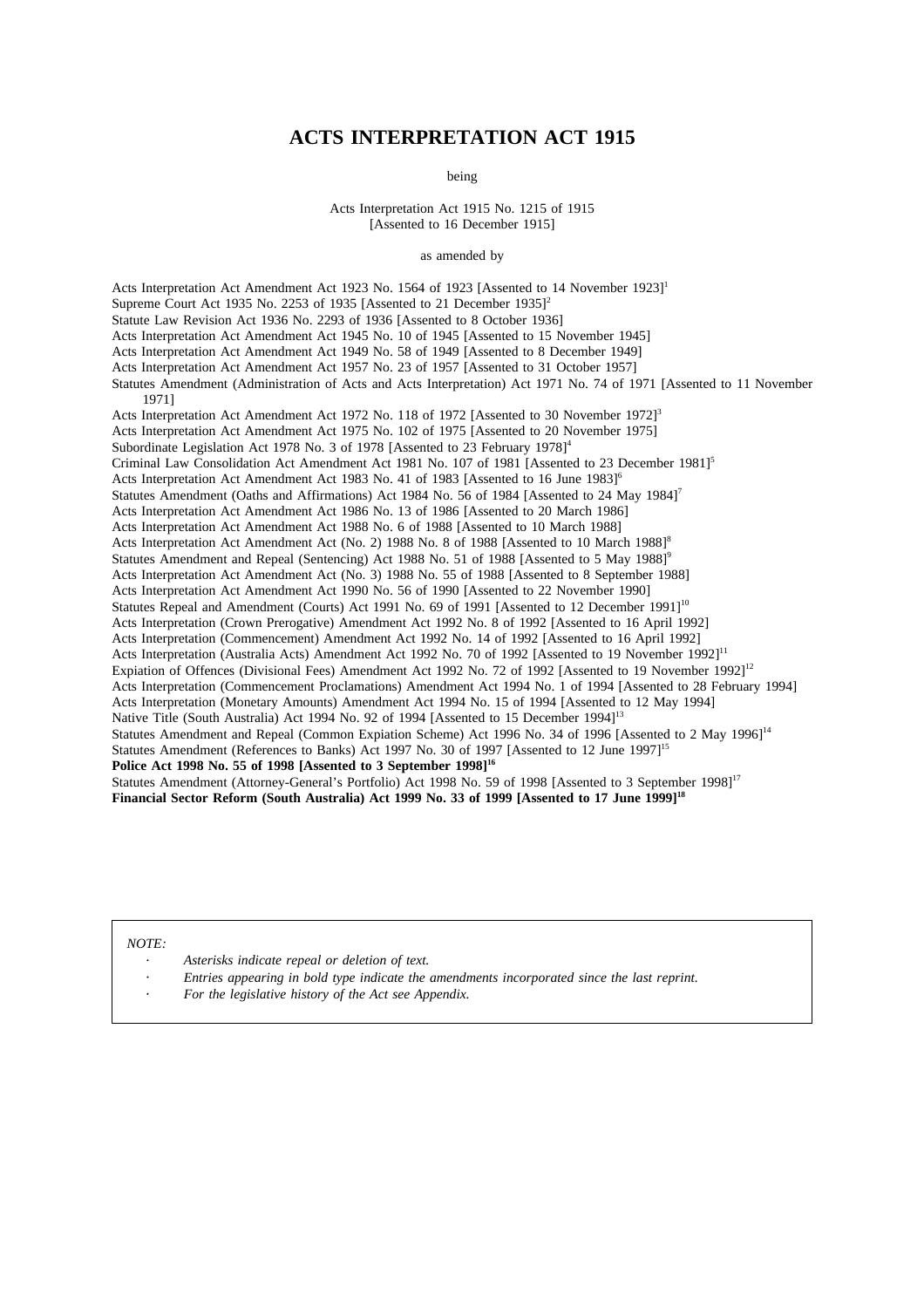- <sup>1</sup> Act No. 1564 of 1923 was repealed by 2253, 1935, s. 3 (Sched.).<br><sup>2</sup> Came into operation 1 November 1937; Gaz. 25 March 1937, p.
- <sup>2</sup> Came into operation 1 November 1937: *Gaz*. 25 March 1937, p. 646.
- <sup>3</sup> Came into operation 14 December 1972: *Gaz*. 14 December 1972, p. 2630.
- <sup>4</sup> Came into operation 1 June 1978: *Gaz*. 11 May 1978, p. 1652.
- <sup>5</sup> Came into operation 11 February 1982: *Gaz*. 11 February 1982, p. 361.
- <sup>6</sup> Came into operation 1 July 1983: *Gaz*. 30 June 1983, p. 1754.
- <sup>7</sup> Came into operation 1 July 1984: *Gaz*. 28 June 1984, p. 1897.
- 8 Came into operation 5 May 1988: *Gaz*. 5 May 1988, p. 1115.
- <sup>9</sup> Came into operation (except ss. 3-6, 12, 15-20, 22-27, 30-39, 41-68 and 70-78) 12 May 1988: *Gaz*. 12 May 1988, p. 1181; ss. 3 and 4 came into operation 8 September 1988: *Gaz*. 8 September 1988, p. 994; remainder of Act came into operation 1 January 1989: *Gaz*. 15 December 1988, p. 2009.
- <sup>10</sup> Came into operation 6 July 1992: *Gaz*. 2 July 1992, p. 209.
- <sup>11</sup> Came into operation 3 March 1986 (5.00 a.m. Greenwich Mean Time): see s. 2.<br><sup>12</sup> Came into operation 1 March 1993:  $G\sigma$  18 February 1993, p. 596
- <sup>12</sup> Came into operation 1 March 1993: *Gaz*. 18 February 1993, p. 596.
- <sup>13</sup> Came into operation 15 December 1994: *Gaz.* 15 December 1994, p. 2129.
- <sup>14</sup> Came into operation 3 February 1997: *Gaz*. 19 December 1996, p. 1923.<br><sup>15</sup> Part 2 (c, d) came into operation 2 July 1997: *Gaz*. 2 July 1997, p. 4.
- <sup>15</sup> Part 2 (s. 4) came into operation 3 July 1997: *Gaz*. 3 July 1997, p. 4.
- **16 Sched. 3 (cl. 1) came into operation 1 July 1999:** *Gaz***. 30 June 1999, p. 3310.**<br> $\frac{17}{2}$  **Duri 2 (c** d) some integration 10 Marsh 1998:  $\frac{2(2)}{2}$
- <sup>17</sup> Part 2 (s. 4) came into operation 10 March 1988: s. 2(2).<br><sup>18</sup> Schodule (item 2) came into operation 1 July 1000; he
- **<sup>18</sup> Schedule (item 2) came into operation 1 July 1999: being the date specified under section 3(16) of the** *Financial Sector Reform (Amendments and Transitional Provisions) Act (No. 1) 1999* **of the Commonwealth as the transfer date for the purposes of that Act.**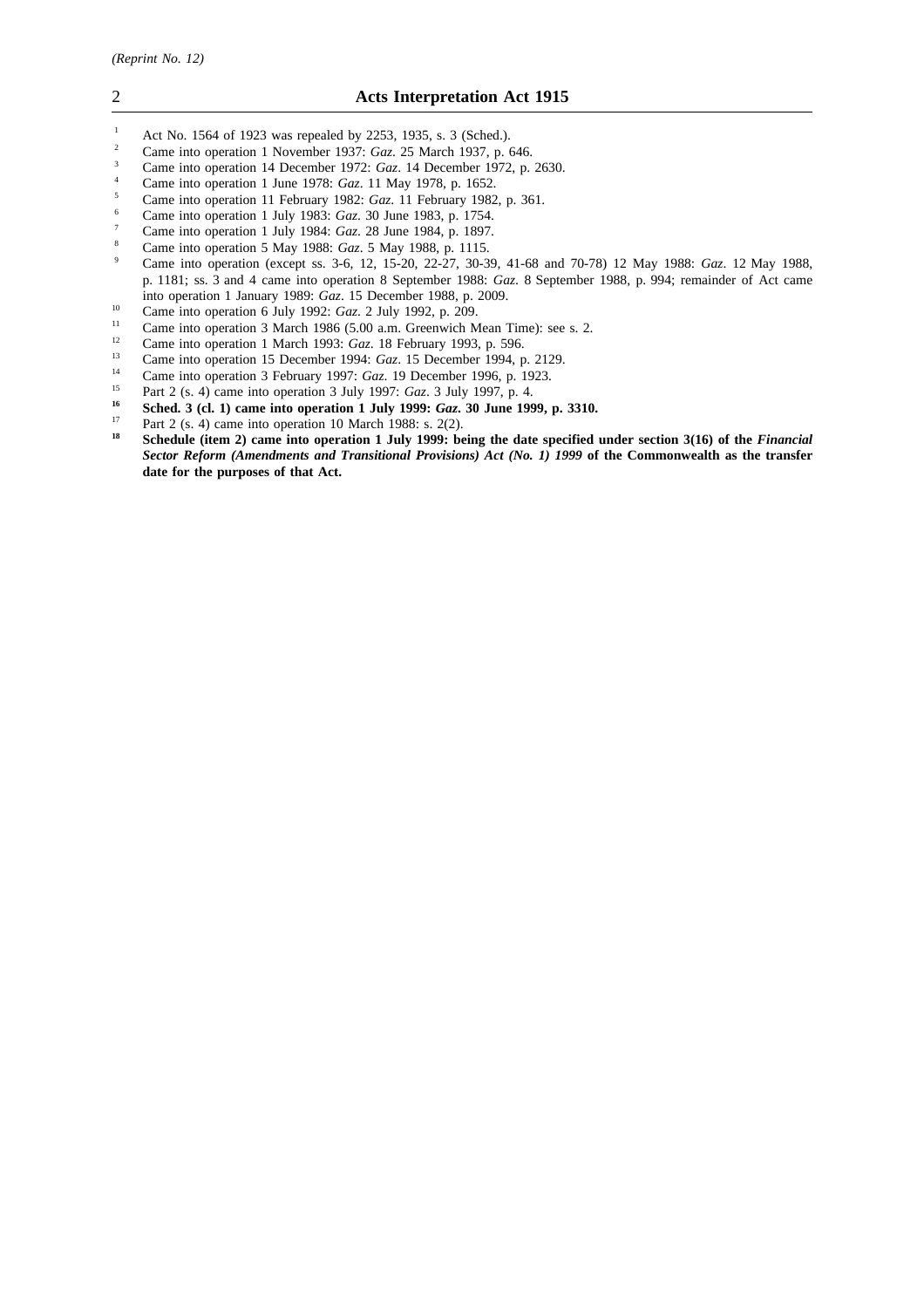**An Act for consolidating certain Acts relating to the interpretation of Acts of Parliament, and for further shortening and interpreting the language used in Acts of Parliament.**

The Parliament of South Australia enacts as follows:

## **PART 1 PRELIMINARY**

#### **Short title**

**1.** This Act may be cited as the *Acts Interpretation Act 1915*.

\*\*\*\*\*\*\*\*\*\* \*\*\*\*\*\*\*\*\*\* \*\*\*\*\*\*\*\*\*\*

## **Application of this Act to Acts or statutory instruments whenever passed or made**

**3A.** Subject to this Act, this Act applies to, or in relation to, an Act or statutory instrument whenever passed or made.

\*\*\*\*\*\*\*\*\*\*

#### **Interpretation**

**4.** (1) In this Act and in every other Act or statutory instrument, unless the contrary intention appears—

"**Act**" means—

- *(a)* an Act of the Parliament of South Australia or an Act or ordinance of some earlier legislative authority in South Australia; or
- *(b)* an Act of the Imperial Parliament that has been received into the law of South Australia or applies to South Australia by paramount force;

"**ADI**" means an authorised deposit-taking institution within the meaning of the *Banking Act (Cwth)*;

"**Australia Acts**" means—

- *(a)* the *Australia Act 1986* of the Commonwealth; and
- *(b)* the Australia Act 1986 of the United Kingdom;

"**Australian citizen**" means a person who is an Australian citizen under the provisions of the *Australian Citizenship Act 1948* of the Commonwealth;

"**bank**" means an ADI that is permitted under the *Banking Act (Cwth)* to assume or use—

- *(a)* the word "bank", "banker" or "banking"; or
- *(b)* any other word (whether or not in English) that is of like import to a word referred to in paragraph *(a)*;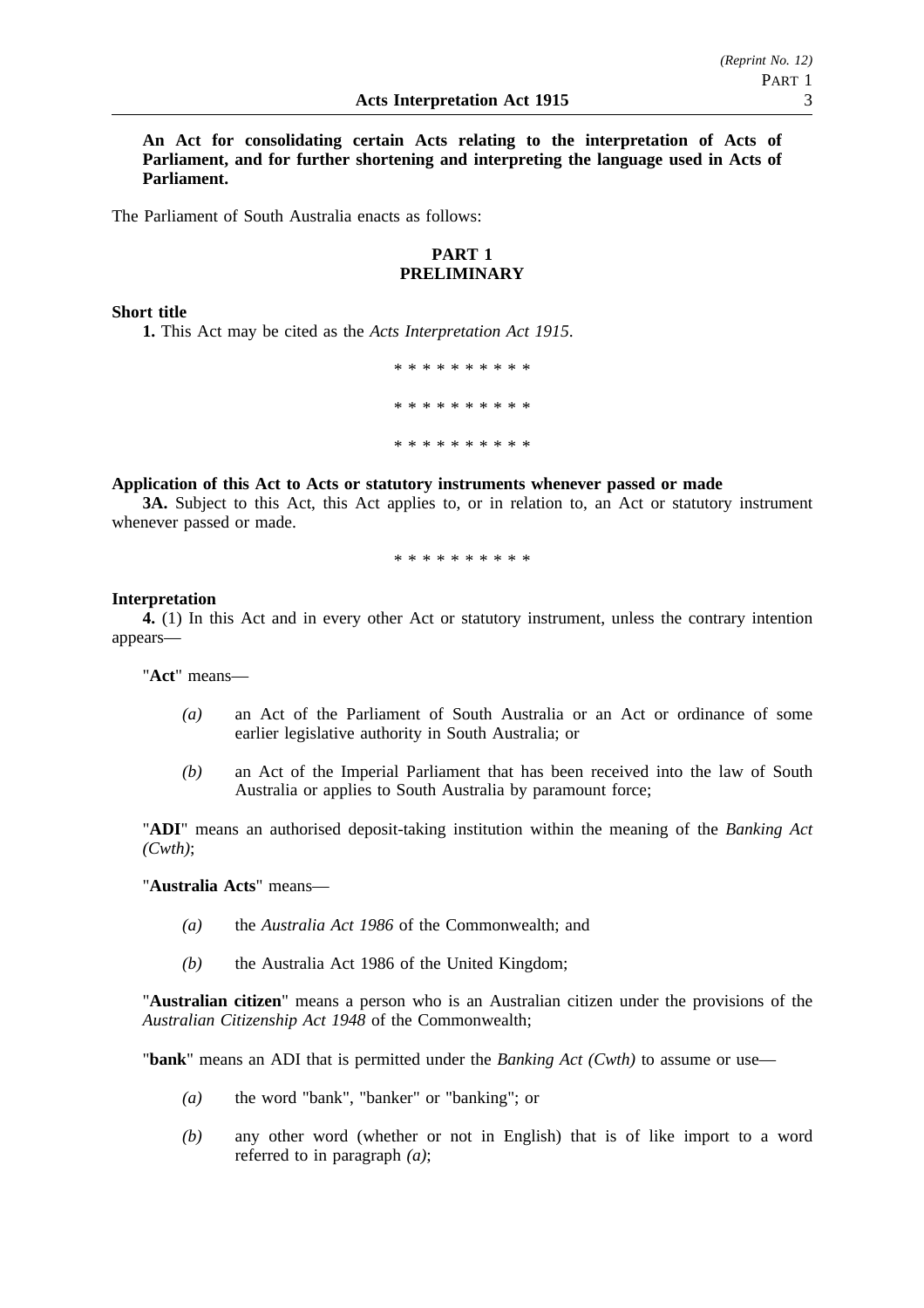"**bank cheque**" or "**banker's cheque**" means a cheque that an ADI draws on itself;

"**bank holiday**" means a day that is, under the *Holidays Act 1910*, a bank holiday;

"**Banking Act (Cwth)**" means the *Banking Act 1959* of the Commonwealth, as amended from time to time and includes an Act enacted in substitution for that Act;

"**building society**" means an ADI that is permitted under the *Banking Act (Cwth)* to assume or use—

- *(a)* the expression "building society"; or
- *(b)* any other expression (whether or not in English) that is of like import to the expression referred to in paragraph *(a)*;

"**commencement**", in relation to an Act or statutory instrument, means the day on which the Act or statutory instrument comes into operation;

"**the Commonwealth**" means the Commonwealth of Australia;

"**credit union**" means an ADI that is permitted under the *Banking Act (Cwth)* to assume or use—

- *(a)* the expression "credit union"; or
- *(b)* any expression (whether or not in English) that is of like import to the expression referred to in paragraph *(a)*;

"**estate**", in relation to land, includes any estate or interest, easement, right, title, claim, demand, charge, lien or encumbrance in, over, to, or in respect of, the land;

"**financial year**" means the period of 12 months ending on the expiration of the thirtieth day of June;

"**friendly society**" means a body that is a friendly society for the purposes of the *Life Insurance Act 1995* of the Commonwealth as amended from time to time:

"**the** *Gazette*", "**the** *Government Gazette*" or "*the South Australian Government Gazette*" means the *South Australian Government Gazette* (including any supplement to that gazette) printed and published, or purporting to be printed and published, by the Government Printer of the State;

"**the Governor-in-Chief**", "**the Governor**" or "**the Lieutenant-Governor**" means the Governor of the State or other officer for the time being administering the Government of the State:

"**His Majesty**" or "**Her Majesty**", "**the King**" or "**the Queen**", or "**the Crown**", means His Majesty the King, or Her Majesty the Queen, Sovereign for the time being of Australia, and includes the predecessors and the heirs and successors of the King or Queen;

"**judge**" means a Judge of the Supreme Court or a District Court Judge;

"**justice**" means justice of the peace for the State;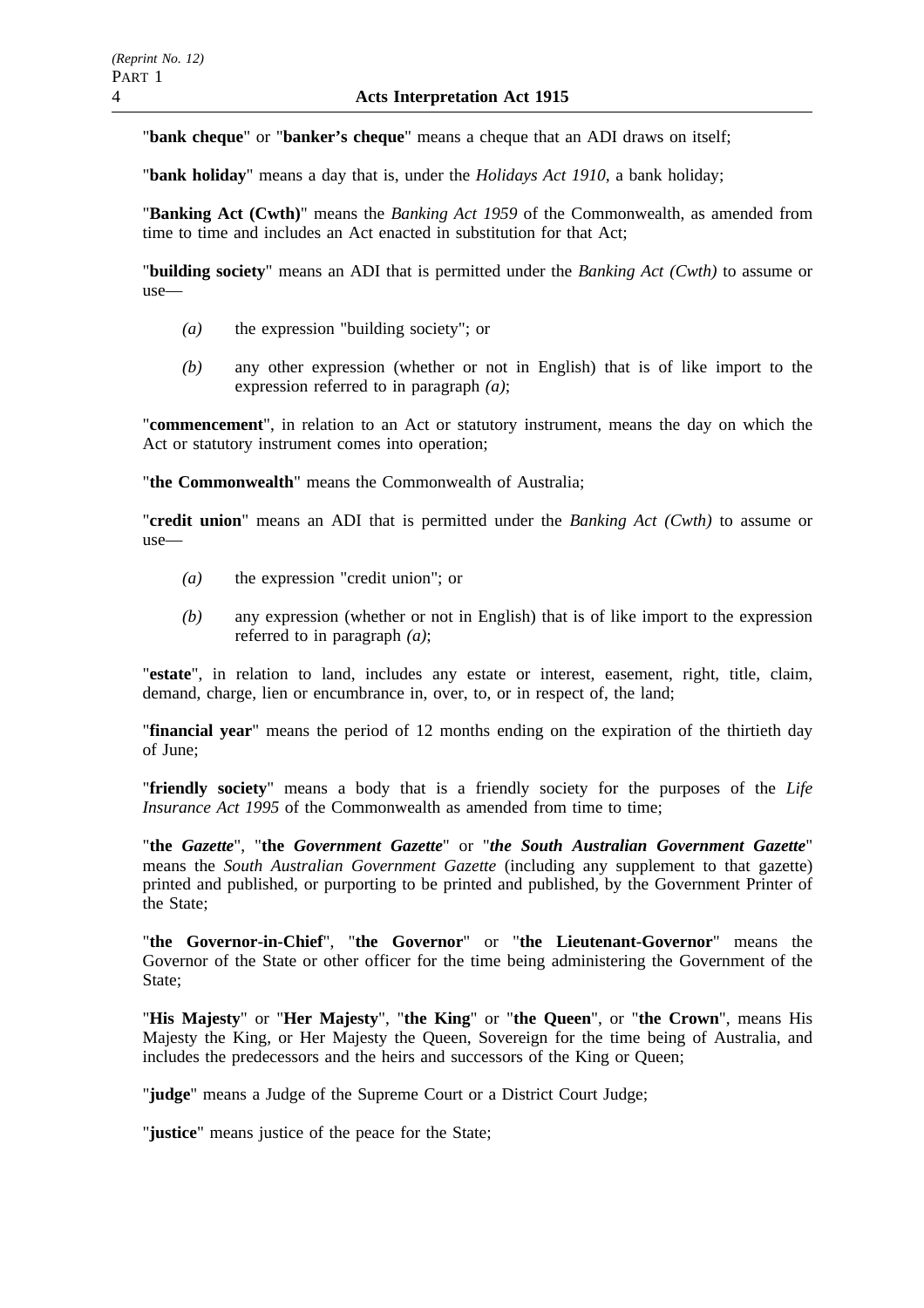"**land**" includes—

- *(a)* a building or structure affixed to land;
- *(b)* waters and airspace over land;
- *(c)* the bed of any body of waters;
- *(d)* subsoil and subterranean waters;

"**major indictable offence**" means any indictable offence classified by statute as a major indictable offence<sup>1</sup>;

"**the Minister**" means—

- *(a)* when used in an Act—the Minister of the Crown to whom the administration of the Act has been committed by the Governor, or in whom the administration of the Act is otherwise vested; and
- *(b)* when used in a statutory instrument—the Minister of the Crown to whom the administration of the Act under which the statutory instrument was made has been committed by the Governor, or in whom the administration of that Act is otherwise vested,

and includes a Minister of the Crown for the time being discharging the duties of that Minister or acting in the exercise of powers or functions delegated by that Minister;

"**minor indictable offence**" means any indictable offence classified by statute as a minor indictable offence<sup>1</sup>;

"**month**" means calendar month;

"**oath**" or "**affidavit**", in all cases where persons are allowed by law to affirm or to declare instead of swearing, includes affirmation or declaration;

"**Parliament**" means the Parliament of the State;

"**person**" or "**party**" includes a body corporate;

"**police force**" means South Australia Police under the *Police Act 1998*;

"**police officer**" means any member of South Australia Police under the *Police Act 1998*;

"**prescribed**" means—

- *(a)* when used in an Act—prescribed by the Act or by a statutory instrument made, or to be made, under the Act; and
- *(b)* when used in a statutory instrument—prescribed by the Act under which the statutory instrument was made, by the statutory instrument itself or by some further statutory instrument made, or to be made, under the Act under which the statutory instrument was made;

"**proclamation**" means a proclamation made by the Governor and published in the *Gazette*;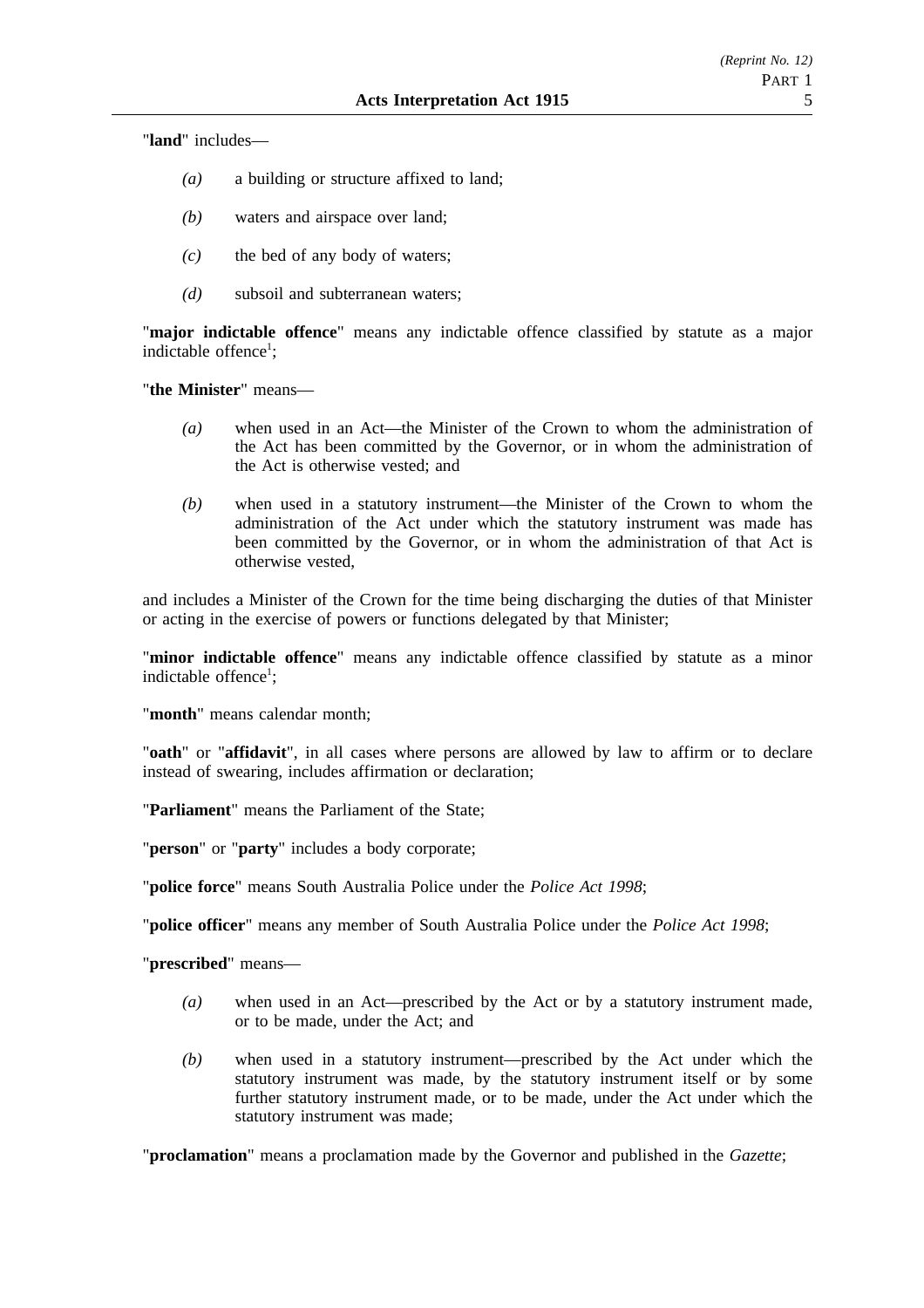"**public holiday**" means a day that is, under the *Holidays Act 1910*, a public holiday;

"**regulation**", "**rule**" or "**by-law**" means—

- *(a)* when used in an Act—a regulation, rule or by-law made under the Act in which the expression is used; and
- *(b)* when used in a statutory instrument—a regulation, rule or by-law made under the Act under which the statutory instrument was made;

"**sitting days**", in relation to either House of Parliament, means days on which the House actually sits;

"**the State**" or "**this State**" means the State of South Australia;

"**statutory declaration**" means—

- *(a)* a declaration made under the *Oaths Act 1936*; or
- *(b)* a declaration made outside the State—
	- (i) in pursuance of a law in force in the place where the declaration is made, being a law that renders the declarant liable to a criminal penalty for a false declaration; and
	- (ii) before a person who has authority under that law to take declarations;

"**statutory instrument**" means—

- *(a)* a regulation, rule, by-law or statute made under an Act; or
- *(b)* a code or standard made, approved or adopted under an Act; or
- *(c)* any other instrument of a legislative character made or in force under an Act;

"summary offence" means any offence classified by statute as a summary offence<sup>1</sup>;

"**Supreme Court**" means the Supreme Court of the State;

"**to swear**", in all cases where persons are allowed by law to affirm or to declare instead of swearing, includes to affirm or to declare;

"**this Act**", when used in an Act, includes statutory instruments made under the Act in which the expression is used;

"**United Kingdom**" means the United Kingdom of Great Britain and Ireland;

"**writing**" includes any visible form in which words may be reproduced or represented.

<sup>1</sup> For the classification of offences, the reader should refer to section 5 of the *Summary Procedure Act 1921.* However, it should be noted that the principles set out in that section for differentiating major indictable, minor indictable and summary offences may be subject to some special exception made by the Act under which the offence in question is created.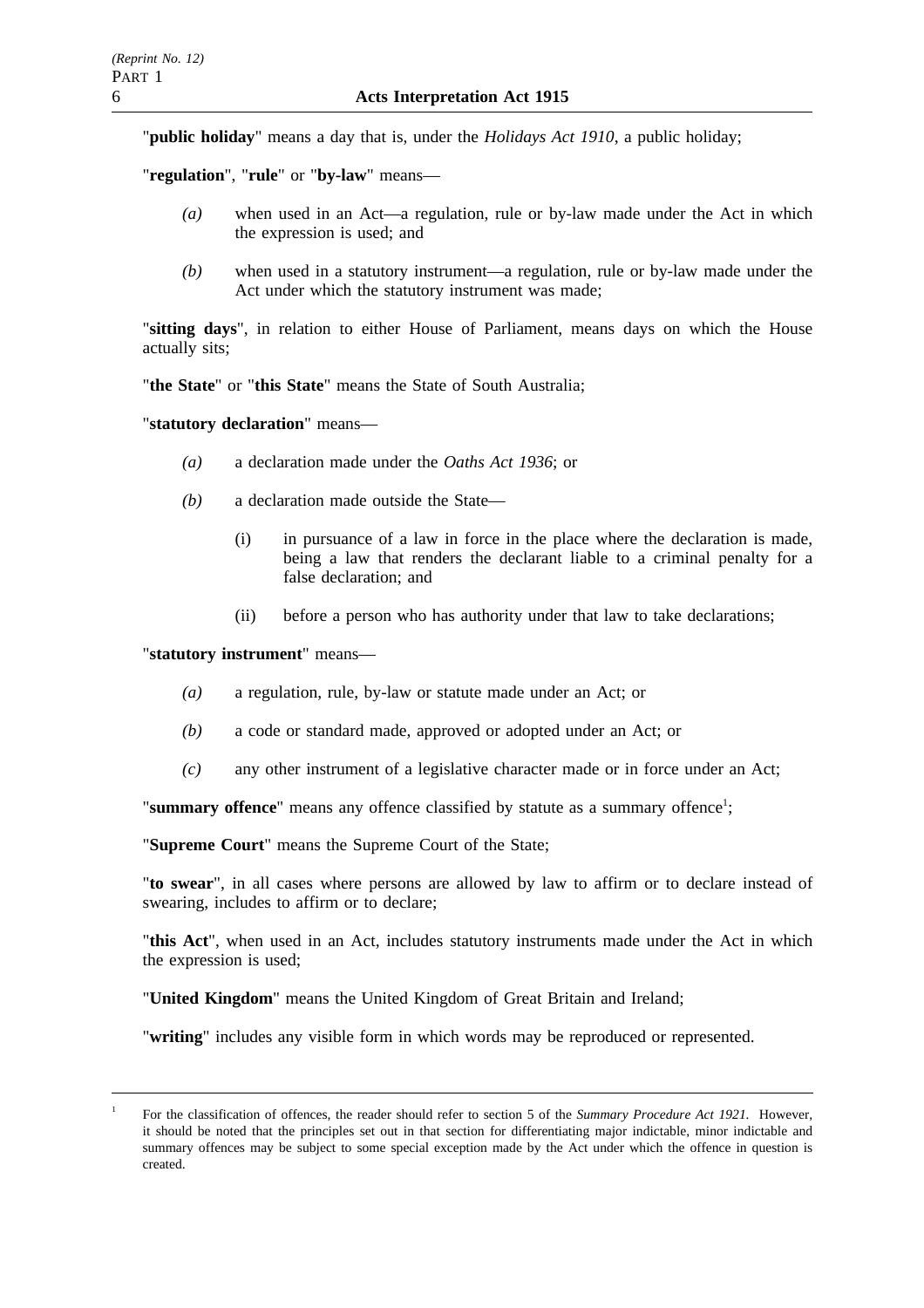\*\*\*\*\*\*\*\*\*\*

## **Date of establishment of the State**

**4A.** For the purposes of the law of the State, the State will be taken to have been established on the twenty-eighth day of December, 1836.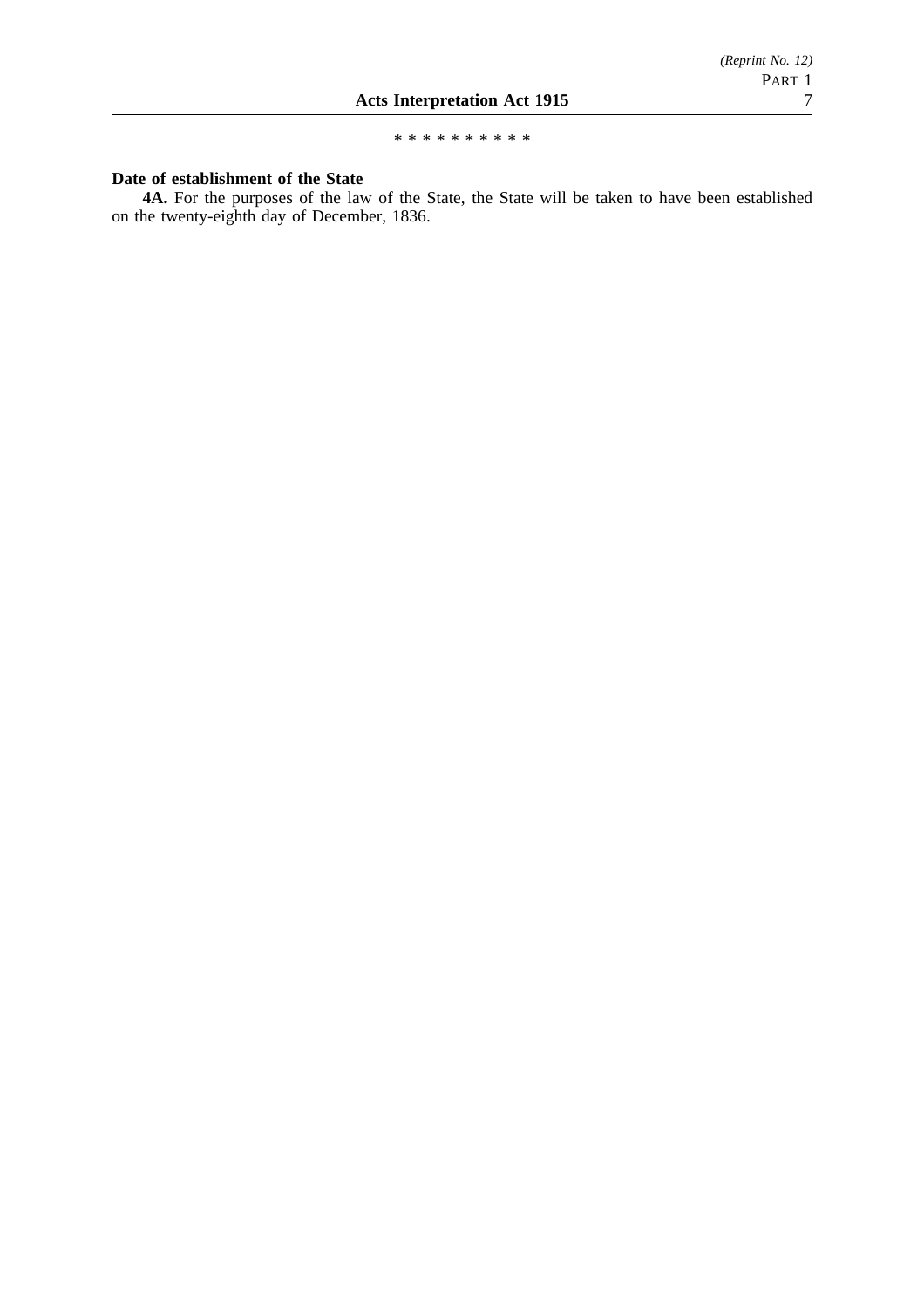## **PART 2**

## **PROVISIONS OF SPECIAL APPLICATION TO ACTS AND BILLS**

#### **Acts to be deemed to be public Acts**

**5.** Every Act passed after the first day of January, 1873, will be taken to be a public Act.

#### **Sections to have effect as substantive enactments**

**6.** Every section of an Act has effect, without introductory words, as a substantive enactment.

#### **Commencement of Acts**

**7.** (1) An Act that contains no provision fixing the date of its commencement, or providing for the fixing of that date, comes into operation on the day on which it is assented to by, or on behalf of, the Crown.

(2) Where a Bill is reserved for the signification of Her Majesty's assent, the Bill will be taken, for the purposes of subsection (1), to have been assented to on the day on which the assent is notified by proclamation in the State.

(3) Where an Act provides that the Act or provisions of the Act will come into operation on a day to be fixed by proclamation, then, unless the contrary intention appears, the Governor may by proclamation—

- *(a)* fix a day for the Act or provisions to come into operation;
- *(b)* fix different days for different provisions of the Act to come into operation;
- *(c)* suspend the operation of specified provisions of the Act until a day or days to be fixed by subsequent proclamation or proclamations.
- (4) For the purposes of subsection (3), a reference to a provision of an Act extends to—
- *(a)* a part of a provision;
- *(b)* a provision to be inserted into another Act by the Act.

\*\*\*\*\*\*\*\*\*\*

(5) An Act or a provision of an Act passed after the commencement of this subsection that is to be brought into operation by proclamation will be taken to come into operation on the second anniversary of the date on which the Act was assented to by, or on behalf of, the Crown unless brought into operation before that second anniversary.

#### **Amendment or repeal of Act in session in which it was passed**

**7A.** An Act may be amended or repealed in the session of Parliament in which it was passed.

```
**********
**********
```
#### **Evidence of date of assent to Act**

**10.** The date appearing on a copy of an Act printed, or purporting to be printed, by the Government Printer, as the date on which the Governor assented to the Act or made known Her Majesty's assent to the Act is evidence that the date is the date on which the Governor so assented, or made known Her Majesty's assent, and will be judicially noticed accordingly.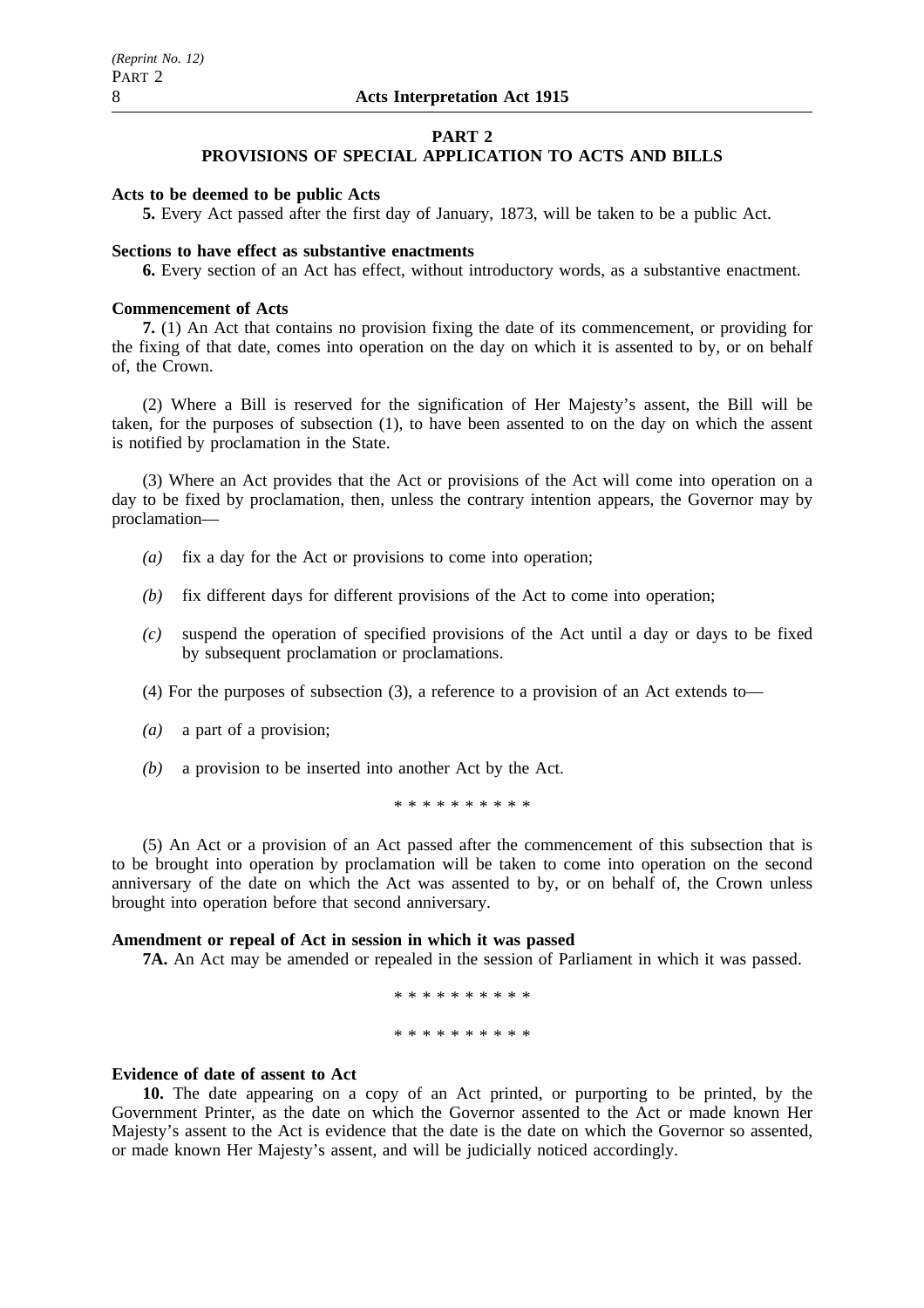## **PART 3 PROVISIONS OF SPECIAL APPLICATION TO STATUTORY INSTRUMENTS**

#### **Saving of statutory instruments on repeal or amendment of an Act 11.** Where—

- *(a)* a statutory or other instrument is in force under an Act; and
- *(b)* the Act, or the provision of the Act under which the instrument was made, is repealed by a subsequent Act which contains or provides the power to make instruments to the same or similar effect,

the instrument will, subject to the provisions of the subsequent Act, remain in force as if the subsequent Act had been in force when the instrument was made and the instrument had then been made in pursuance of that Act.

#### **Disallowance of repealing statutory instrument revives instrument sought to be repealed**

**12.** Where a statutory instrument that revokes another statutory instrument, or part of another statutory instrument, is disallowed pursuant to any Act, the statutory instrument or part sought to be revoked revives.

#### **Construction of statutory instrument so as not to exceed power**

**13.** A statutory or other instrument made pursuant to a power conferred by or under an Act will be read and construed so as not to exceed that power, so that, where a provision of the instrument, or the application of a provision of the instrument to any person or circumstances, is in excess of that power, the remainder of the instrument, or the application of the provision to other persons and circumstances, is not affected.

#### **Expressions in statutory and other instruments have same meanings as in the Act under which they are made**

**14.** An expression used in a statutory instrument or other instrument made under an Act has, unless the contrary intention appears, the same meaning as in the Act under which the instrument was made, and, where that Act is amended after the instrument is made, or is repealed and substituted by a subsequent Act for the purposes of which the statutory or other instrument continues in force, the same meaning as in the amended or substituted Act.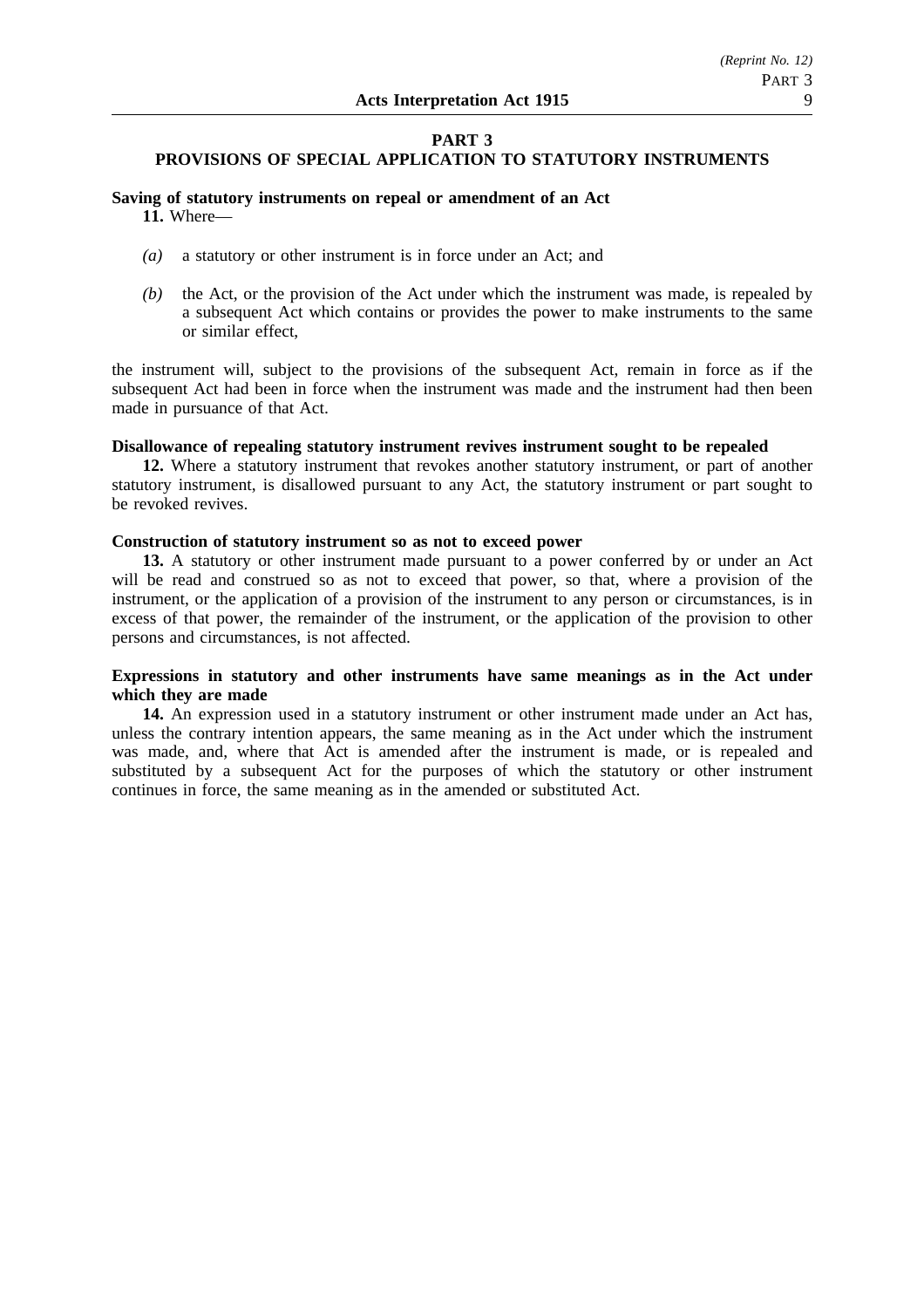#### **PART 4**

## **PROVISIONS GENERALLY APPLICABLE TO ACTS AND STATUTORY INSTRUMENTS**

#### **Application of this Part to Acts and statutory instruments**

**14A.** (1) The provisions of this Part apply both to Acts and statutory instruments.

(2) For the purposes of the application of this Part to statutory instruments—

- *(a)* a reference to an Act or an enactment extends to a statutory instrument; and
- *(b)* a reference to the passing of an Act extends to the making of a statutory instrument; and
- *(c)* a reference to the repeal of an Act extends to the revocation of a statutory instrument; and
- *(d)* a reference in section 16 to the repeal of an Act extends to the disallowance of a statutory instrument.

#### **Citation**

**14B.** (1) An Act, whether passed before or after the commencement of this Act, may be cited—

- *(a)* by its short title; or
- *(b)* by its short title abbreviated by omitting reference to any year except the year in which it was passed.

\*\*\*\*\*\*\*\*\*\*

(3) A reference in an Act to some other Act, or a Part or provision of some other Act, will, unless the contrary intention appears, be construed—

- *(a)* as a reference to that other Act, Part or provision as amended from time to time; and
- *(b)* where the Act, Part or provision is substituted—
	- (i) by a subsequent Act—as a reference to that subsequent Act; or
	- (ii) by a subsequent Part of an Act—as a reference to that subsequent Part; or
	- (iii) by a subsequent provision of an Act—as a reference to that subsequent provision.

(4) An Act of the Commonwealth or of a place outside this State, whether passed before or after the commencement of this Act, may, for the purposes of the law of this State, be cited by any method authorised by, or commonly used in, the statutes of the Commonwealth or that place.

(5) Nothing in this section renders unlawful or ineffective any citation or reference that is not made in a manner authorised by this section.

#### **References to other statutory provisions include references to relevant statutory instruments**

**14BA.** (1) A reference in an Act to some other Act (whether an Act of this State or of the Commonwealth or a place outside this State) includes, unless the contrary intention appears, reference to statutory instruments made or in force under that other Act.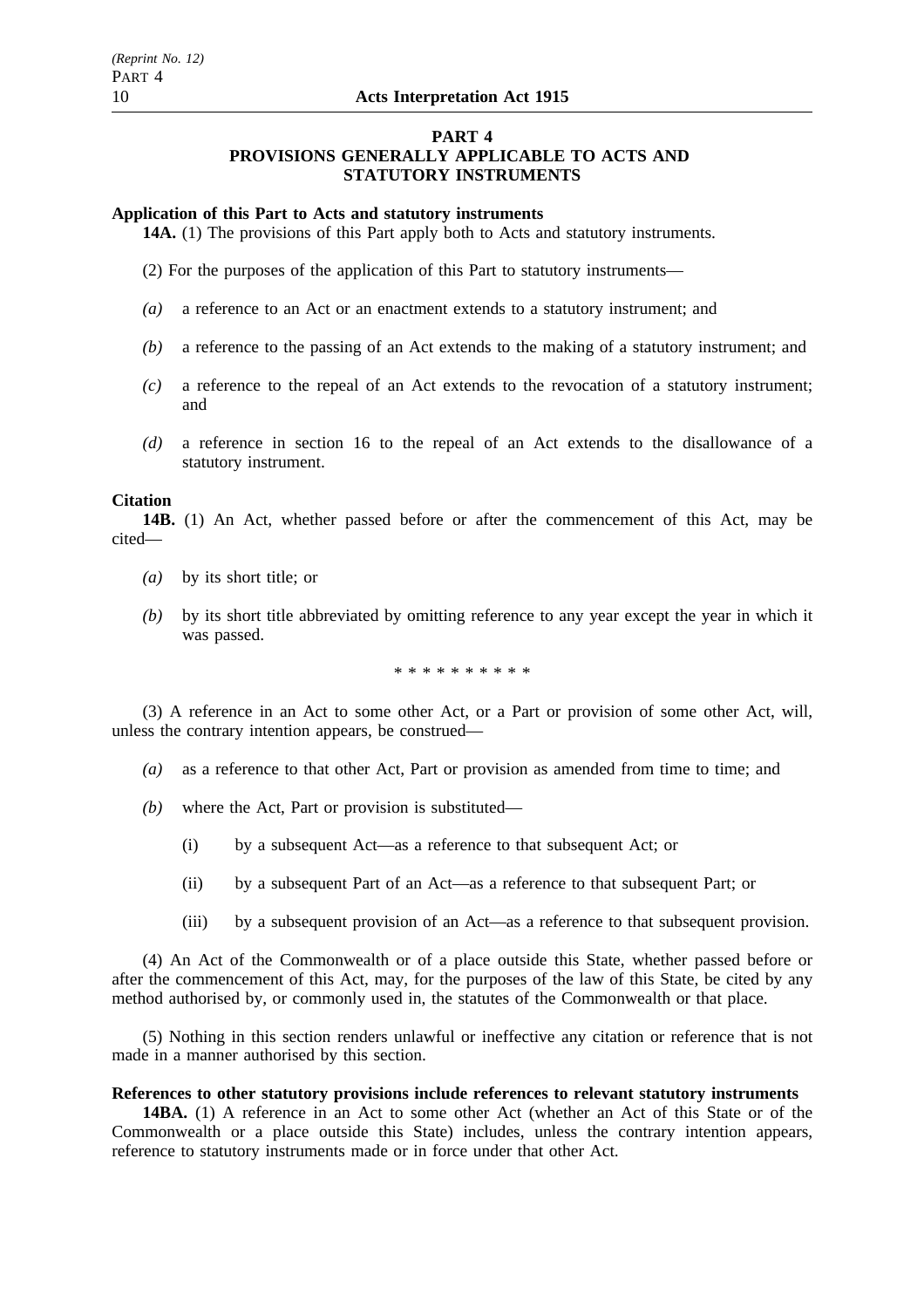(2) A reference in an Act to a Part or provision of that Act or some other Act (whether an Act of this State or of the Commonwealth or a place outside this State) includes, unless the contrary intention appears, reference to statutory instruments made or in force under that Act or other Act insofar as they are relevant to that Part or provision.

## **Exercise of powers conferred by a provision of an Act or statutory instrument before the provision comes into operation**

**14C.** (1) Where—

- *(a)* a provision of an Act that has passed is not yet in operation; and
- *(b)* it is expedient that a power expressed to be conferred by the provision be exercised before it comes into operation,

the power may be so exercised before the provision comes into operation.

(2) Subject to subsection (3), anything created, granted, issued, done or made under or pursuant to a provision by virtue of subsection (1) will take effect when the provision comes into operation and not before.

(3) The appointment of a person to a position pursuant to subsection (1) takes effect at the time of appointment but any power exercised by that person pursuant to subsection (1) does not take effect until the relevant provision comes into operation.

#### **Time of commencement**

**14D.** Where an Act, or part of an Act, comes into operation on a particular day, it will be taken to have come into operation as from 12 o'clock midnight of the preceding day.

#### **Saving of administrative acts**

**15.** Where an Act is repealed and the repealing Act contains provisions substantially corresponding to provisions of the repealed Act, then, unless the contrary intention appears, any administrative act done in pursuance of the repealed provisions (not being an administrative act the effect of which was exhausted at the time of the repeal) will, insofar as is not inconsistent with the repealing Act, be regarded as an administrative act done for the purposes of the corresponding provisions of the repealing Act.

#### **Saving of operation of repealed, amended or expired Act**

**16.** (1) Where an Act is repealed or amended, or where an Act or enactment expires, then, unless the contrary intention appears, the repeal, amendment or expiry does not—

- *(a)* revive anything not in force or existing at the time the repeal, amendment or expiry takes effect; or
- *(b)* affect the operation of the repealed, amended or expired Act or enactment, or alter the effect of the doing, suffering or omission of anything, prior to the repeal, amendment or expiry; or
- *(c)* affect any right, interest, title, power or privilege created, acquired, accrued, established or exercisable, or any status or capacity existing, prior to the repeal, amendment or expiry; or
- *(d)* affect any duty, obligation, liability or burden of proof imposed, created or incurred, or any penalty, forfeiture or punishment incurred or imposed or liable to be incurred or imposed, prior to the repeal, amendment or expiry; or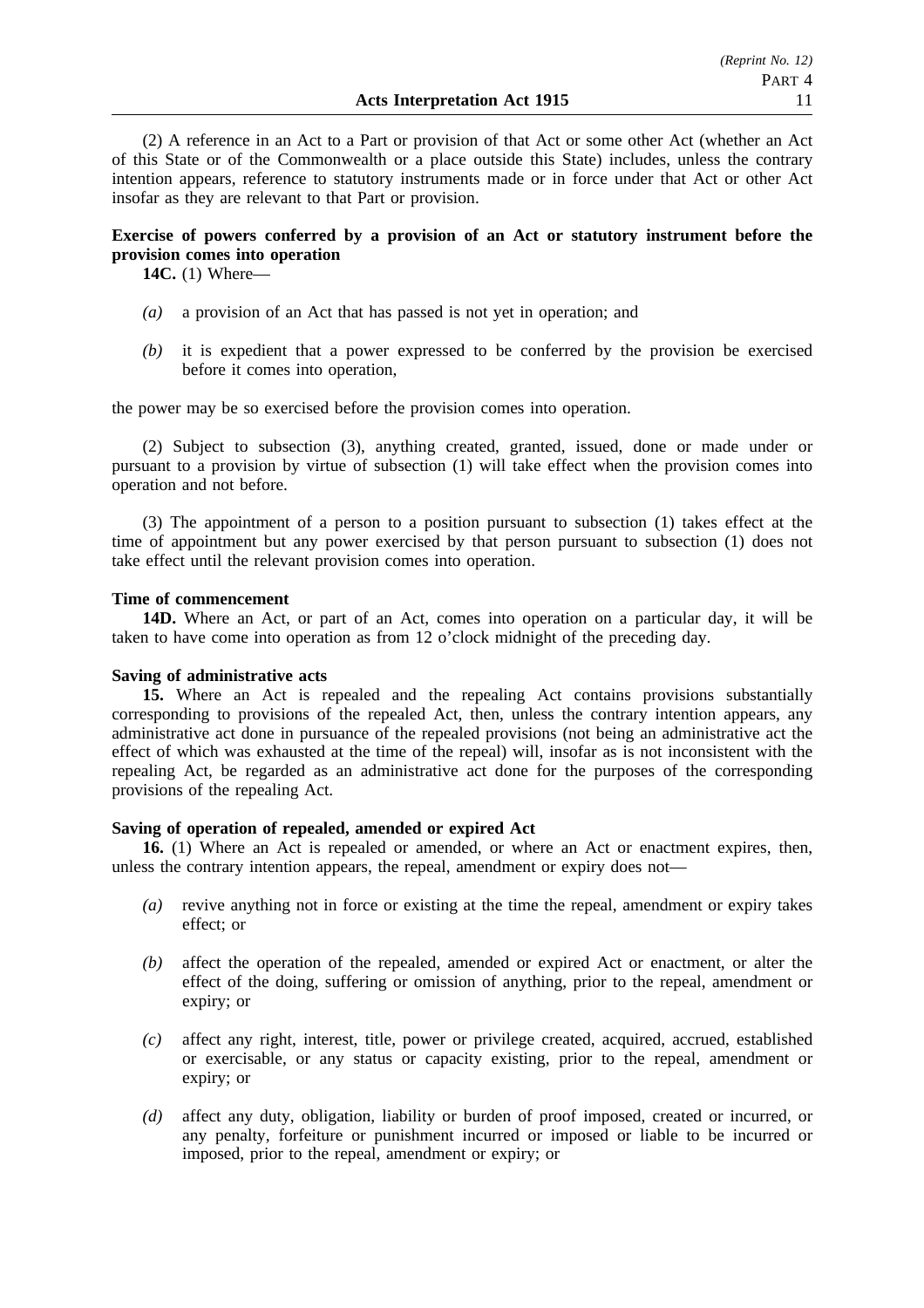*(e)* affect any investigation, legal proceedings or remedy in respect of any such right, interest, title, power, privilege, status, capacity, duty, obligation, liability, burden of proof, penalty, forfeiture or punishment.

(2) Any such investigation, legal proceedings or remedy may be instituted, continued or enforced, and any such penalty, forfeiture or punishment may be imposed and enforced, as if the repeal or amendment had not been effected or as if the expired Act or enactment had not expired (as the case may be).

(2a) Where any office, court, tribunal or body would, apart from this section, cease to exist by reason of the repeal, amendment or expiry, then, for the purpose of instituting, continuing or enforcing any such investigation, legal proceeding or remedy, the office, court, tribunal, or body continues in existence (and, if necessary, new appointments may be made to it) as if the repeal or amendment had not been effected, or as if the expired Act or enactment had not expired (as the case may be).

(3) Any Act or enactment will, notwithstanding its repeal, amendment or expiry, continue in force for the purposes of continuing and completing any act, matter or thing commenced or in progress under that Act or enactment, if there is no substituted Act or enactment adapted to its continuance and completion.

(4) In this section—

"**legal proceeding**" includes any proceeding pursuant to an Act, enactment or law whether of a judicial or administrative nature.

#### **Repeal not to revive previously repealed enactments**

**17.** Where a repealing enactment is repealed by an Act, there is no revival of any Act or enactment previously repealed unless the contrary intention is expressed.

\*\*\*\*\*\*\*\*\*\*

## **Abrogation of presumption that re-enactment, etc., constitutes Parliamentary approval of prior interpretation**

**18.** The enactment or re-enactment of a provision that has been construed in a particular manner (judicially or otherwise) in this State or elsewhere creates no presumption that Parliament has sanctioned or approved that construction.

#### **Schedules, headings, marginal notes and footnotes**

**19.** (1) A schedule to an Act forms part of the Act.

(2) A heading to a part, division or subdivision of an Act forms part of the Act.

- (3) A heading to a section does not form part of an Act.
- (4) A marginal note or footnote does not form part of an Act.

(5) For the purpose of resolving questions affecting the construction of an Act, punctuation appearing in the text of the Act as printed by the Government Printer may be taken into account.

#### **Rules of construction to be applied in determining whether an Act binds the Crown**

**20.** (1) Subject to subsection (2), an Act passed after 20 June 1990 will, unless the contrary intention appears (either expressly or by implication), be taken to bind the Crown, but not so as to impose any criminal liability on the Crown.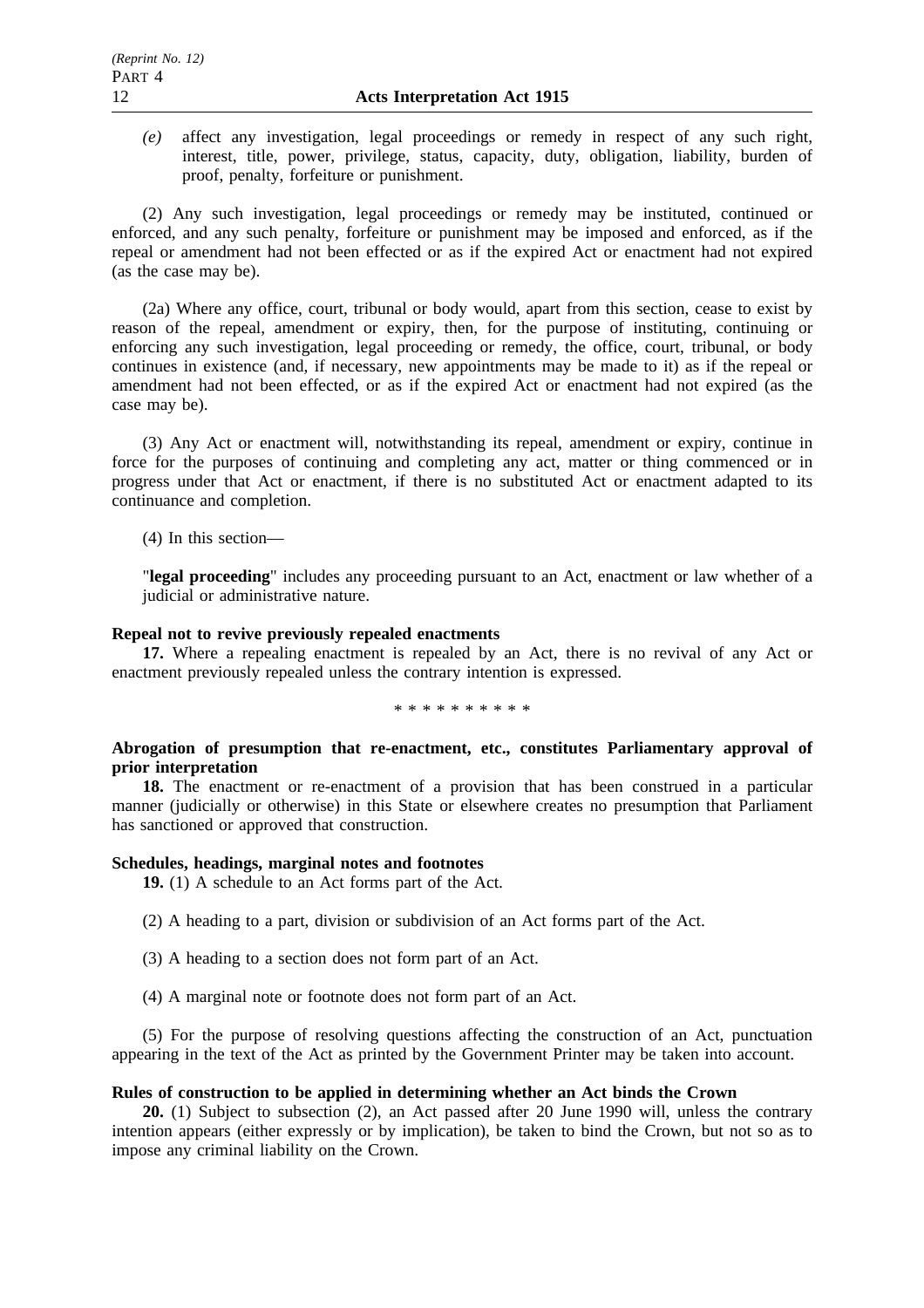(2) Where an Act passed after 20 June 1990 amends an Act passed before that date, the question whether the amendment binds the Crown will be determined in accordance with principles applicable to the interpretation of Acts passed before 20 June 1990.

(3) Where an Act or a provision of an Act (whether passed before or after 20 June 1990) binds the Crown but not so as to impose any criminal liability on the Crown, the Crown's immunity from criminal liability extends (unless the contrary intention is expressed) to an agent of the Crown in respect of an act within the scope of the agents obligations.

(4) Where an Act or a provision of an Act (whether passed before or after 20 June 1990) does not bind the Crown, the Crown's immunity extends (unless the contrary intention is expressed) to an agent of the Crown in respect of an act within the scope of the agent's obligations.

(5) For the purposes of this section—

- *(a)* a reference to the Crown extends not only to the Crown in right of this State but also (so far as the legislative power of the State permits) to the Crown in any other capacity;
- *(b)* a reference to an agent of the Crown extends to an instrumentality, officer or employee of the Crown or a contractor or other person who carries out functions on behalf of the Crown;
- *(c)* an agent acts within the scope of the agent's obligations if the act is reasonably required for carrying out of obligations or functions imposed on, or assigned to, the agent.

#### **Act deemed always speaking**

**21.** Every Act will be considered as speaking at all times, and every enactment, whether expressed in the present or the future tense, will be applied to the circumstances as they arise, so that effect may be given to each Act and every provision according to its spirit, true intent and meaning.

#### **Construction that would promote purpose or object of an Act to be preferred**

**22.** (1) Subject to subsection (2), where a provision of an Act is reasonably open to more than one construction, a construction that would promote the purpose or object of the Act (whether or not that purpose or object is expressly stated in the Act) must be preferred to a construction that would not promote that purpose or object.

(2) This section does not operate to create or extend any criminal liability.

#### **Construction of Act so as not to exceed power of State**

**22A.** (1) Every Act and every provision of an Act will be construed so as not to exceed the legislative power of the State.

(2) Any Act or provision of an Act which, but for this section, would exceed the power of the State, is nevertheless a valid enactment to the extent to which it does not exceed that power.

\*\*\*\*\*\*\*\*\*\*\*\*\*\*\*

#### **Declaration of validity of laws made before Australia Acts**

**22B.** Each provision of an Act or statutory instrument enacted or made, or purporting to have been enacted or made, before the commencement of the Australia Acts is as valid as it would have been, and has the same effect as it would have had, if the Australia Acts had been in operation at the time of its enactment or making or purported enactment or making.

\*\*\*\*\*\*\*\*\*\*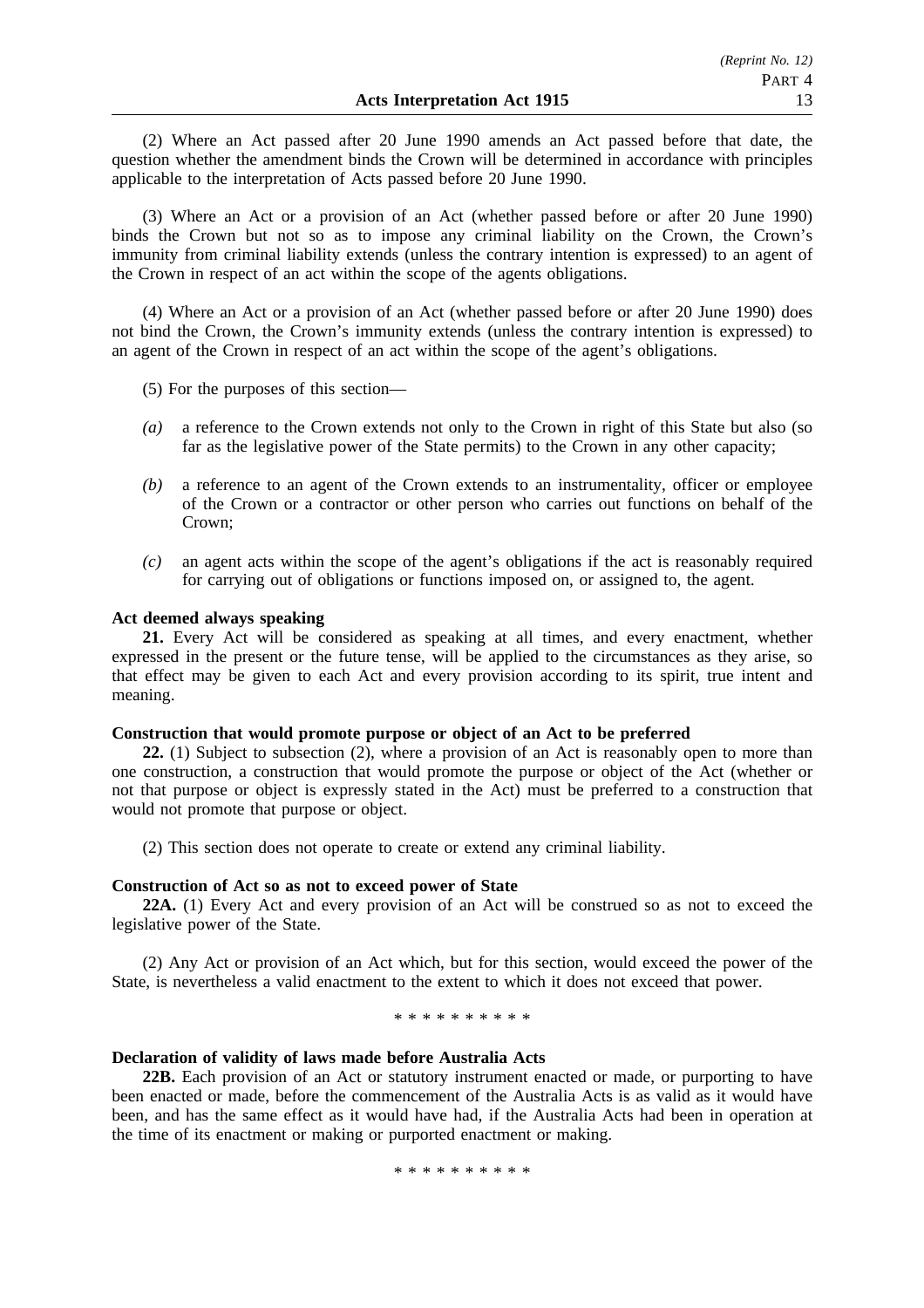## **Act to be done by Governor to mean by him with advice of Executive Council**

**23.** Where in any Act passed after the first day of January, 1873, the Governor is authorised or required to do any act, matter or thing, it will be taken to mean that the act, matter or thing may or must be done by the Governor with the advice and consent of the Executive Council.

## **When Act or provision deemed to be substituted for another**

**24.** For the purposes of this Act and of any other Act, a later Act will be taken to be substituted for an earlier Act, or a provision of a later Act will be taken to be substituted for a provision of an earlier Act, when the earlier Act or provision is repealed or superseded and the later Act deals with the same matter as the Act or provision so repealed or superseded, whether it deals with the matter in the same or some other manner, and whether it deals only with the matter or with other matters also.

## **Variation of forms**

**25.** Whenever forms are prescribed by any Act, forms to the same effect are sufficient provided that deviations from the prescribed forms are not calculated to mislead.

# **Words importing masculine gender and singular number to include feminine and plural**

**26.** In every Act—

- *(a)* every word of the masculine gender will be construed as including the feminine gender;
- *(ab)* every word of the feminine gender will be construed as including the masculine gender;
- *(b)* every word in the singular number will be construed as including the plural number;
- *(c)* every word in the plural number will be construed as including the singular number;
- *(d)* every word in either of those genders or numbers will be construed as including a body corporate as well as an individual;
- *(e)* every phrase consisting of a masculine pronoun and a feminine pronoun joined by the conjunction "or" will, if the antecedent is capable of referring to a body corporate, be construed as applicable to a body corporate as well as a natural person.

#### **Provisions as to limitation of time**

**27.** (1) The time prescribed or allowed by any Act for any proceeding, or for the doing of any thing, or for suffering any thing, will be taken not to include the day of the act or event from or after which the time is to be calculated, but to include the day on which the proceeding is to be taken or the thing is to be done or suffered.

(2) If the time so prescribed or allowed falls or expires on a Saturday or Sunday, or on any public holiday, the time will be extended so as to fall or expire on the day next following the Saturday, Sunday or public holiday that is not itself a Saturday, Sunday or public holiday.

(3) Where no time is prescribed or allowed within which any thing must be done, the thing must be done with all convenient speed and as often as the prescribed occasion arises.

#### **Measurement of distances**

**28.** In the measurement of distance for the purposes of an Act, the distance will, unless the contrary intention appears, be measured in a straight line on a horizontal plane.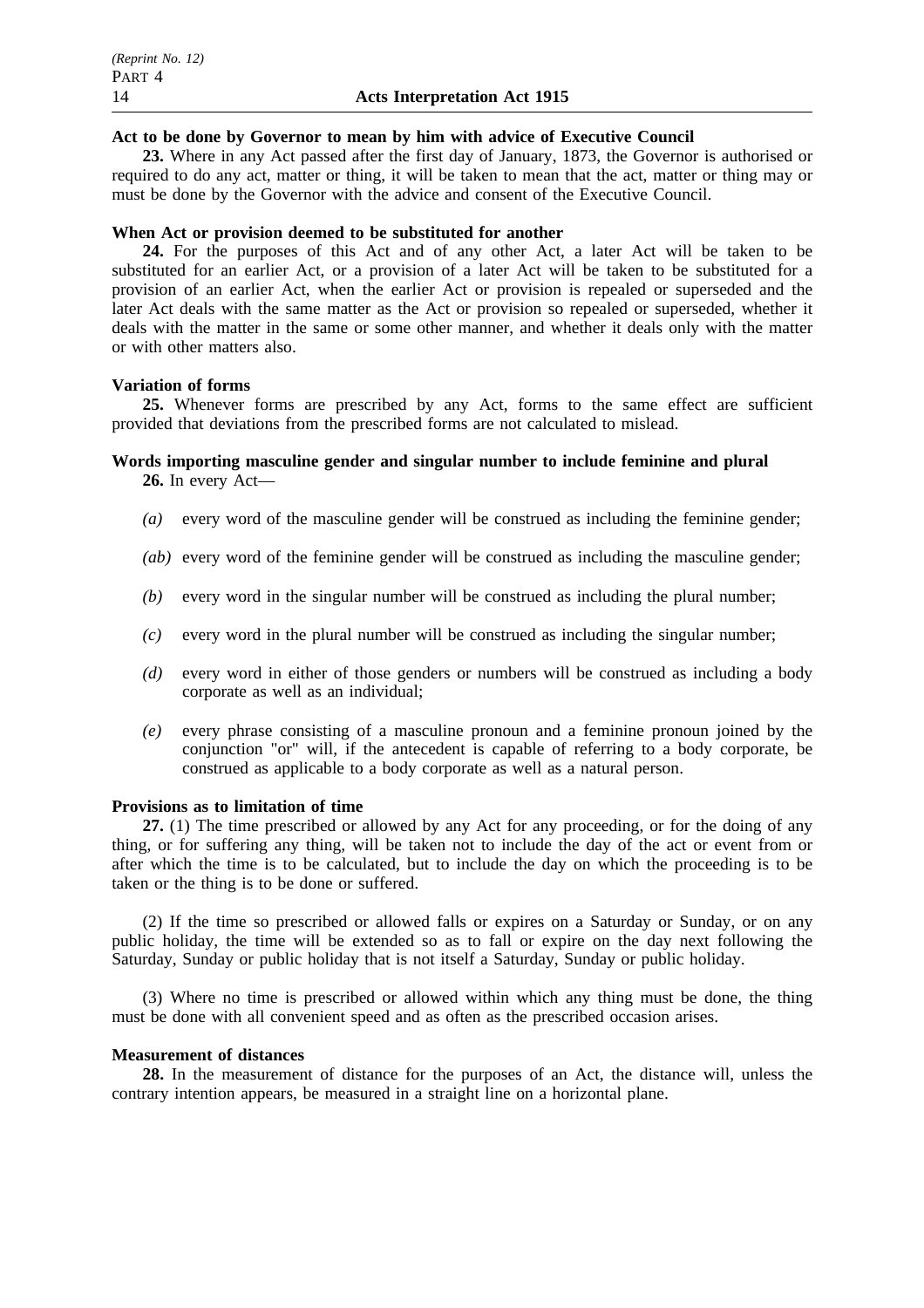## **Standard scales for penalties and expiation fees**

**28A.** Unless a contrary intention is indicated in an Act in which an expression in the left hand column below appears, that expression has the meaning appearing opposite it in the right hand column:

| Division 1 imprisonment | a term of imprisonment not exceeding 15 years |
|-------------------------|-----------------------------------------------|
| Division 1 fine         | a fine not exceeding \$60 000                 |
| Division 2 imprisonment | a term of imprisonment not exceeding 10 years |
| Division 2 fine         | a fine not exceeding \$40 000                 |
| Division 3 imprisonment | a term of imprisonment not exceeding 7 years  |
| Division 3 fine         | a fine not exceeding \$30 000                 |
| Division 4 imprisonment | a term of imprisonment not exceeding 4 years  |
| Division 4 fine         | a fine not exceeding \$15 000                 |
| Division 5 imprisonment | a term of imprisonment not exceeding 2 years  |
| Division 5 fine         | a fine not exceeding \$8 000                  |
| Division 6 imprisonment | a term of imprisonment not exceeding 1 year   |
| Division 6 fine         | a fine not exceeding \$4 000                  |
| Division 6 fee          | an expiation fee of \$300                     |
| Division 7 imprisonment | a term of imprisonment not exceeding 6 months |
| Division 7 fine         | a fine not exceeding \$2 000                  |
| Division 7 fee          | an expiation fee of \$200                     |
| Division 8 imprisonment | a term of imprisonment not exceeding 3 months |
| Division 8 fine         | a fine not exceeding \$1 000                  |
| Division 8 fee          | an expiation fee of \$150                     |
| Division 9 fine         | a fine not exceeding \$500                    |
| Division 9 fee          | an expiation fee of \$100                     |
| Division 10 fine        | a fine not exceeding \$200                    |
| Division 10 fee         | an expiation fee of \$75                      |
| Division 11 fine        | a fine not exceeding \$100                    |
| Division 11 fee         | an expiation fee of \$50                      |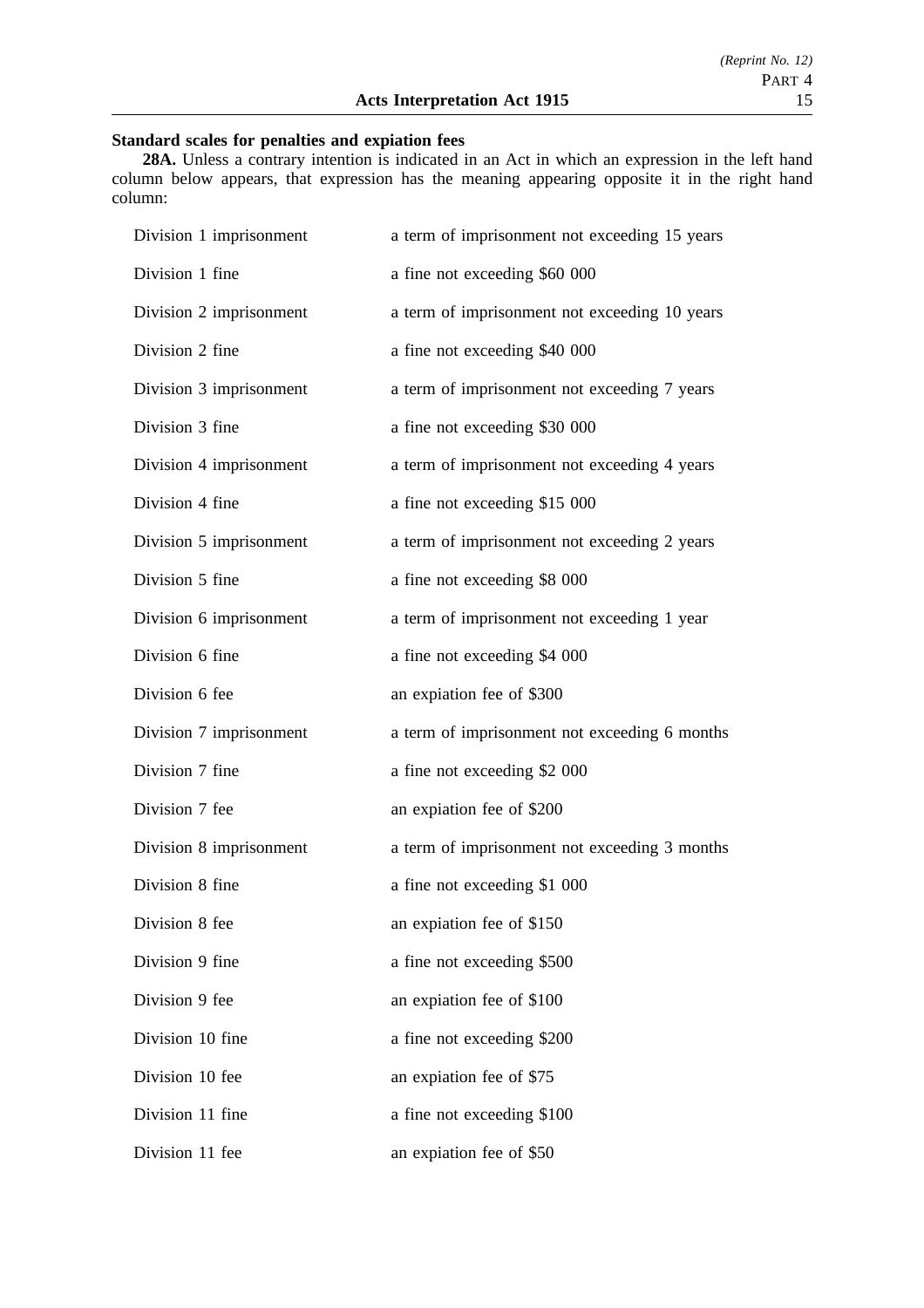16 **Acts Interpretation Act 1915**

| Division 12 fine | a fine not exceeding \$50 |
|------------------|---------------------------|
| Division 12 fee  | an expiation fee of \$25. |

#### **Fines, etc., to be paid into Treasury**

**29.** Whenever any fine, penalty or forfeiture is imposed or made by, or authorised to be imposed or made under, any Act, the Act will be taken to provide that the fine, penalty or forfeiture, when recovered, must be paid to the Treasurer of the State and form part of the General Revenue.

#### **Penalties**

**30.** (1) A penalty set out at the foot of a section or subsection that contains words creating an offence indicates that the offence is punishable on conviction by a penalty not exceeding the penalty so set out or, where a minimum as well as a maximum penalty is so set out, by a penalty not less than the minimum and not more than the maximum.

(2) A penalty set out at the foot of a section or subsection that does not contain words creating an offence indicates that contravention of the section or subsection (whether by act or omission) constitutes an offence punishable on conviction by a penalty not exceeding the penalty so set out or, where a minimum as well as a maximum penalty is so set out, by a penalty not less than the minimum and not more than the maximum.

(3) In this section—

"**penalty**" includes punishment.

\*\*\*\*\*\*\*\*\*\* \*\*\*\*\*\*\*\*\*\*

#### **Meaning of service by post**

**33.** (1) Where any Act passed after the passing of this Act authorises or requires any document to be served by post (whether the expression "serve", "give", "deliver" or "send", or any other expression is used), then, unless the contrary intention appears, the Act will be taken to provide—

- *(a)* that the service is effected by properly addressing, prepaying and posting a letter or packet containing the document; and
- *(b)* that, unless the contrary is proved, service will be taken to have been effected at the time at which the letter or packet would be delivered in the ordinary course of post.

(2) Where any Act authorises or requires any document to be served by registered post (whether the expression "serve", "give", "deliver" or "send", or any other expression is used) then, unless the contrary intention appears, the Act will be taken to provide that service may be effected by certified mail.

> \*\*\*\*\*\*\*\*\*\* \*\*\*\*\*\*\*\*\*\* \*\*\*\*\*\*\*\*\*\* \*\*\*\*\*\*\*\*\*\*

**"May" imports a discretion, "shall" is imperative**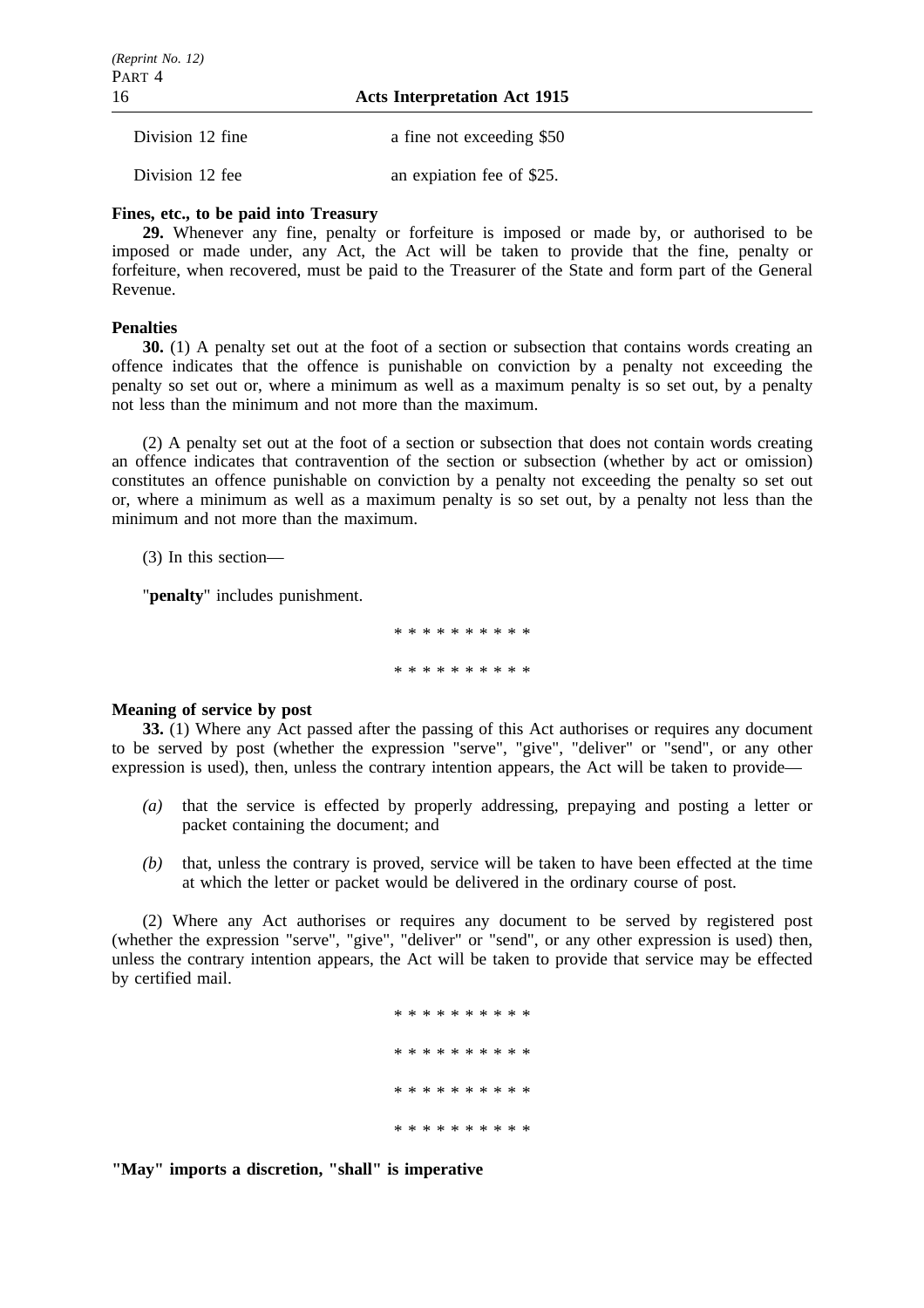**34.** Where, in any Act passed after the first day of January, 1873, the word "may" is used in conferring a power, it implies that the power may be exercised or not, at discretion; and where, in any such Act the word "shall" is used in conferring a power, it implies that the power must be exercised.

### **Words applying to occupant of public office to apply to successive occupants**

**35.** Words directing or empowering any Minister of the Crown or any public officer or functionary to do any act or thing, or otherwise applying by reference to his or her office will be construed as applying to the person for the time being acting in the office or discharging the duties of the office.

## **Power to appoint includes power to remove, etc.**

**36.** Words giving power to appoint to any office or position, or to appoint a deputy, will be taken to include power, exercisable at the discretion of the person in whom the power to appoint is vested—

- *(a)* to suspend or remove any person appointed under that power; or
- *(b)* to reinstate or reappoint any person so suspended or removed; or
- *(c)* to appoint some other person, temporarily or permanently, in the place of a person so suspended or removed: or
- *(d)* to appoint some other person, temporarily or permanently, to the office or position—
	- (i) where a person previously appointed is, for any reason, unable to carry out the duties of the office or position; or
	- (ii) where the office or position is vacant.

#### **Powers may be exercised from time to time**

**37.** A power given by any Act to do any act or thing (including the making of an appointment), or to submit to any act or thing, is capable of being exercised from time to time, as occasion requires, unless the context, or the nature of the act or thing, indicates a contrary intention.

#### **Manner in which certain powers and functions may be exercised by a delegate**

**37A.** Where under an Act the exercise of a power or function by a person is dependent upon his or her state of mind, opinion or belief in relation to a particular matter—

- *(a)* the power or function is not incapable of delegation by reason of the fact that it is so dependent; and
- *(b)* if the power or function is lawfully delegated, it may be exercised by the delegate upon the basis of his or her own state of mind, opinion or belief in relation to the matter.

\*\*\*\*\*\*\*\*\*\* \*\*\*\*\*\*\*\*\*\*

### **Power to make regulations includes power to revoke or vary**

**39.** A power given by any Act to make regulations, rules or by-laws includes power from time to time—

*(a)* to revoke them, in whole or in part; or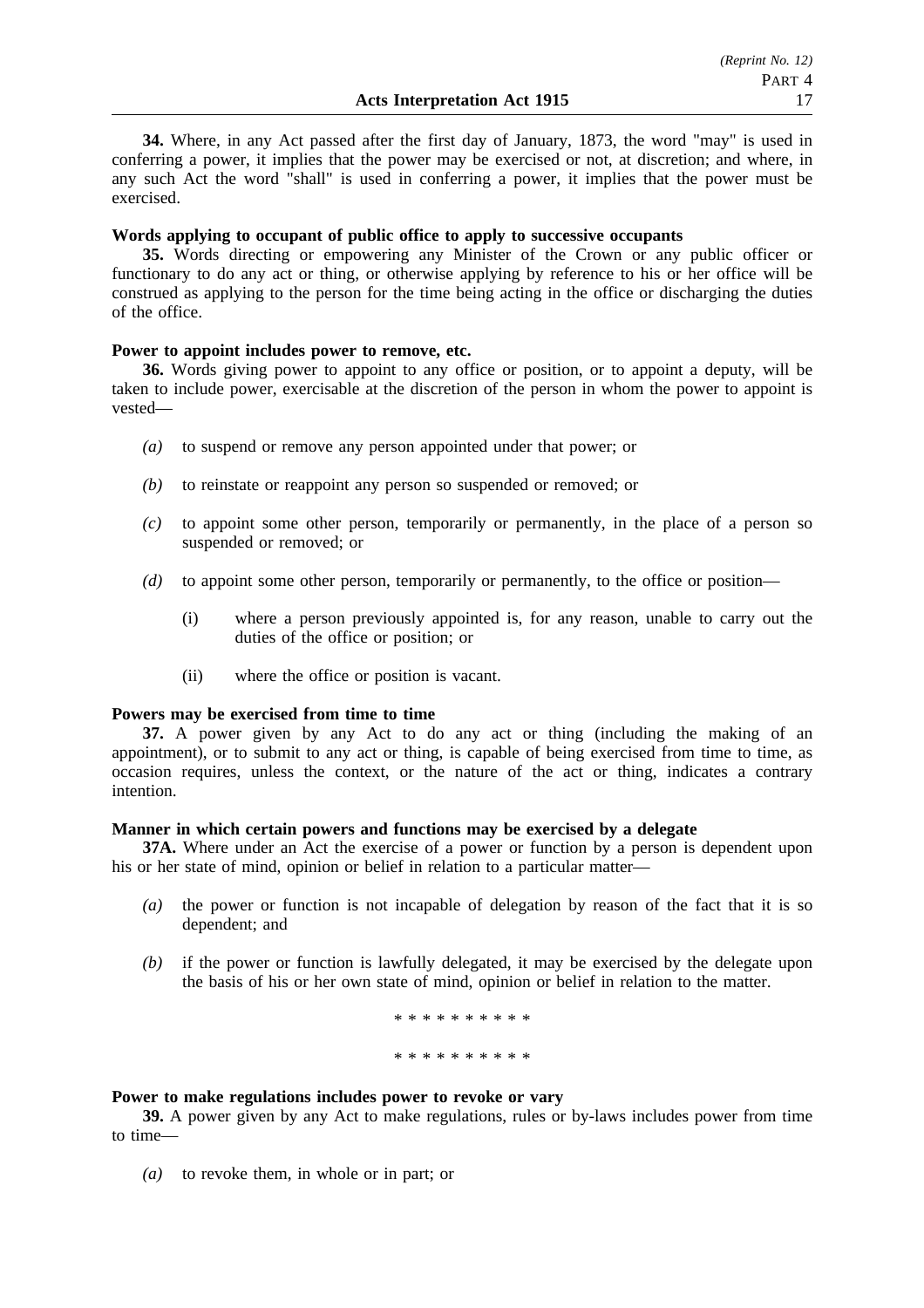- *(b)* to revoke them, in whole or in part, and substitute other regulations, rules or by-laws respectively for those which have been so revoked; or
- *(c)* to vary them, or any of them,

unless the terms used in conferring the power, or the nature of the subject matter or the objects of the power, indicate that it is intended to be exercised either finally in the first instance or only subject to certain restrictions.

#### **Prescribing matters by reference to other instruments**

**40.** Where an Act authorises or requires provision to be made for or in relation to a matter by regulations, rules or by-laws, the regulations, rules or by-laws may, unless the contrary intention appears, make such provision by applying, adopting or incorporating, with or without modification—

- *(a)* the provisions of any Act, or of any statutory instrument, as in force from time to time or as in force at a specified time; or
- *(b)* any material contained in any other instrument or writing as in force or existing when the regulations, rules or by-laws take effect or as in force or existing at a specified prior time.

\*\*\*\*\*\*\*\*\*\* \*\*\*\*\*\*\*\*\*\*

#### **Who may proceed for recovery of penalties**

**42.** Any person may sue for, or take proceedings to recover, and may recover any fine, penalty, or forfeiture imposed by, or authorised to be imposed or awarded under, any Act, unless the right to sue or take proceedings is vested by the Act in a particular officer or person.

\*\*\*\*\*\*\*\*\*\*

#### **Interpretation of references to summary proceedings**

**44.** (1) Where it is provided in any Act or statutory instrument that proceedings for offences are to be dealt with, or disposed of, summarily or before a special magistrate or one or more justices, those offences will be dealt with under the *Justices Act 1921* as simple offences.

(2) Where it is provided in any Act or statutory instrument that a pecuniary sum may be recovered summarily or before or on the award of a special magistrate or one or more justices, that sum may be recovered on complaint in proceedings under the *Justices Act 1921* and an order for payment made in any such proceedings is enforceable as if it were a fine.

#### **Rounding down of monetary amounts**

**45.** An enactment providing for the calculation and payment of a tax, fee, charge, or other amount must be construed as if it provided that the calculated amount, if not an exact multiple of 5 cents, is to be rounded down to the highest multiple of 5 cents that is less than that amount.

\*\*\*\*\*\*\*\*\*\*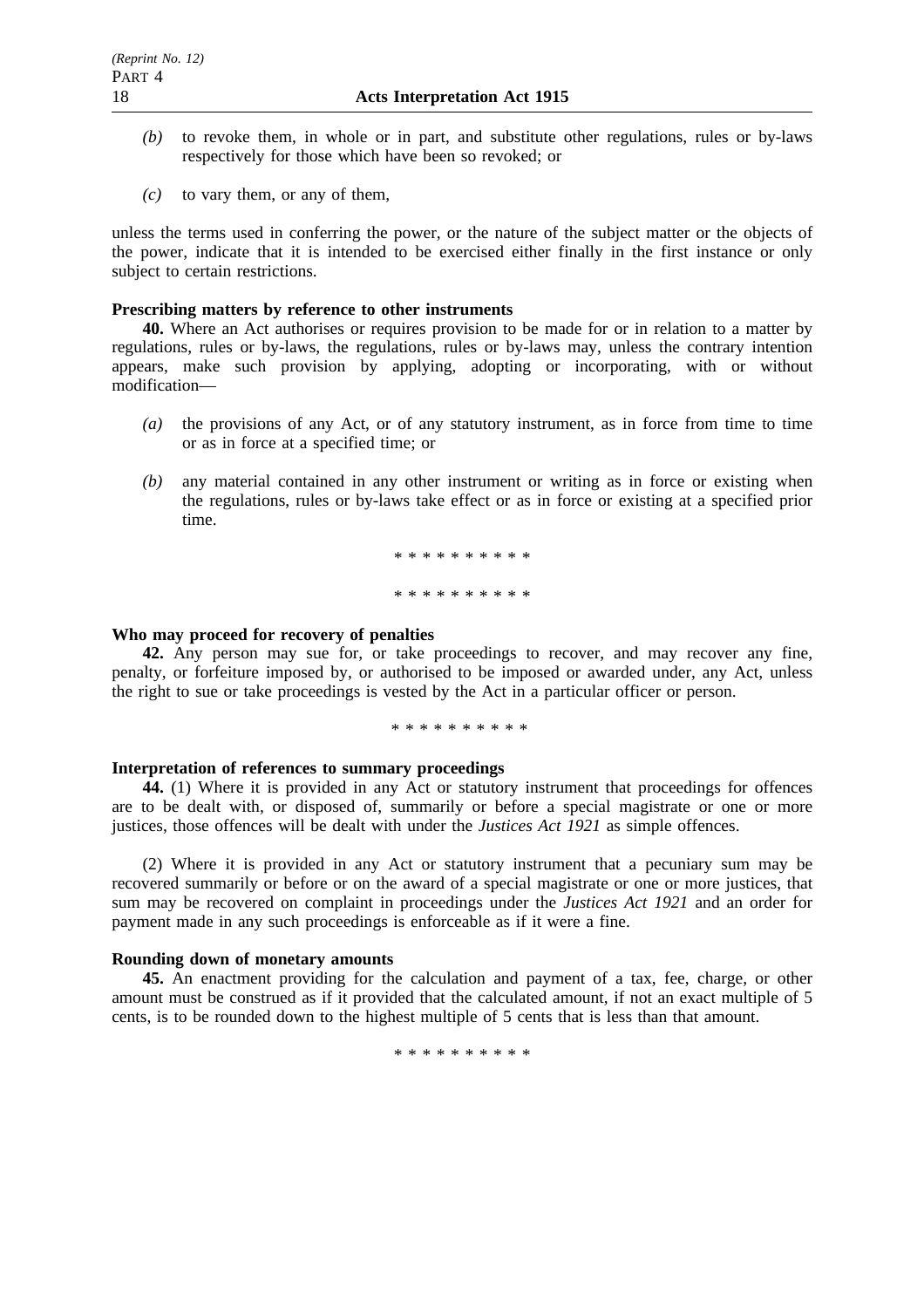## **Offences punishable under more than one law**

**50.** Where any act or omission constitutes an offence under two or more Acts, or both under an Act or Acts and at common law, the offender will, unless the contrary intention appears, be liable to be prosecuted and punished under either or any of those Acts or at common law, but is not liable to be punished twice for the same offence.

\*\*\*\*\*\*\*\*\*\*

\*\*\*\*\*\*\*\*\*\*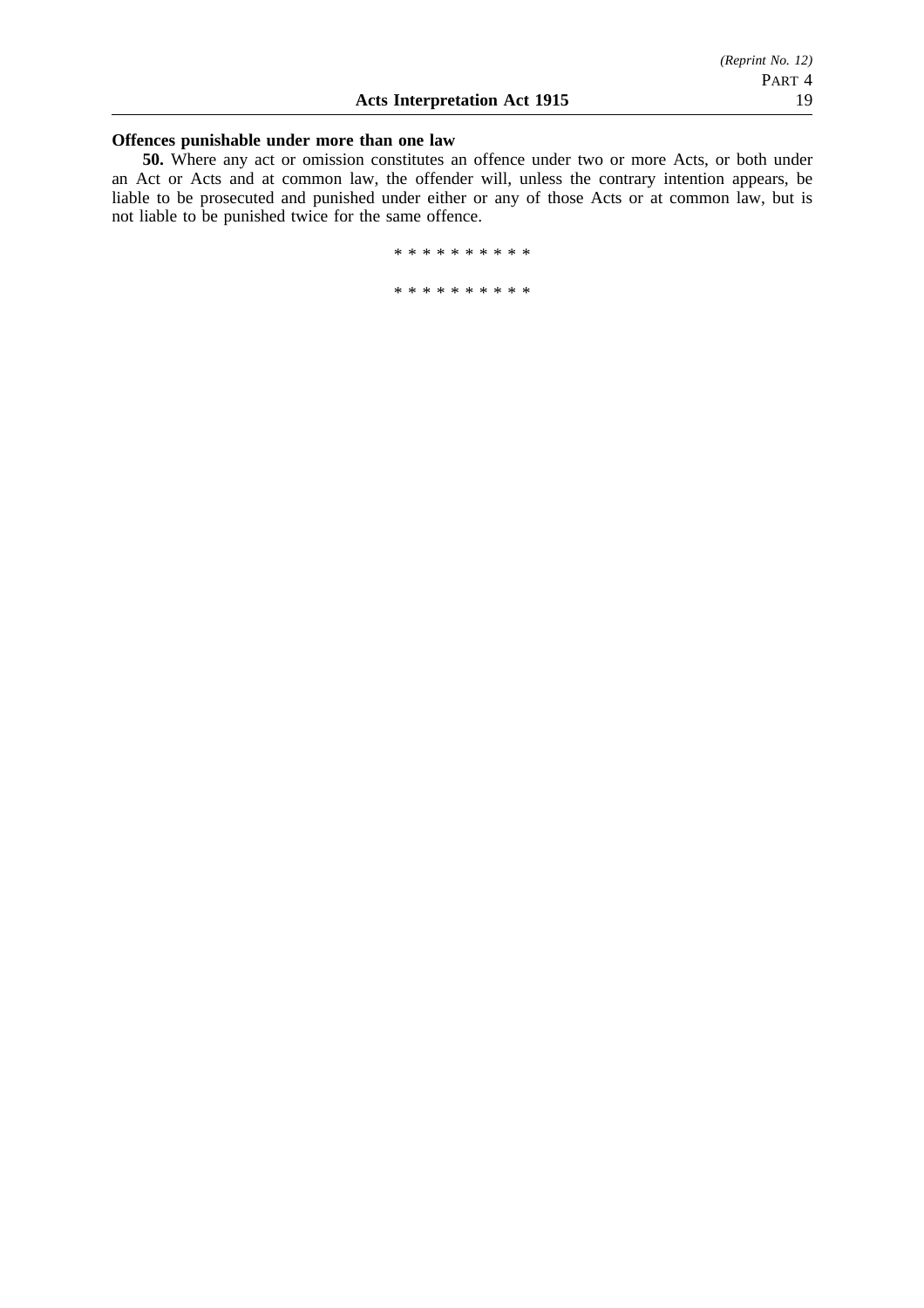## **APPENDIX**

#### **LEGISLATIVE HISTORY**

#### **Repeals**

The *Acts Interpretation Act 1915* repealed the following Acts:

An Act for shortening and explaining the Language used in Acts of Parliament, and for other purposes, 1872 (except s. 31 which was subsequently repealed by the *Evidence Act 1929*)

*Language of Acts Amendment Act 1900.*

#### **Transitional Provisions**

(*Transitional provision from Acts Interpretation Act Amendment Act 1988, s. 5*)

5. The amendments made by this Act operate retrospectively and prospectively.

(*Transitional provision from Statutes Amendment and Repeal (Common Expiation Scheme) Act 1996, s. 5*)

5. An Act repealed or amended by this Act will continue to apply (as in force immediately prior to the repeal or amendment coming into operation) to an expiation notice issued under the repealed or amended Act.

#### **Legislative History**

- Legislative history prior to 3 February 1976 appears in marginal notes and footnotes included in the consolidation of this Act contained in Volume 1 of The Public General Acts of South Australia 1837-1975 at page 55.
- Certain textual alterations were made to this Act by the Commissioner of Statute Revision when preparing the reprint of the Act that incorporated all amendments in force as at 8 May 1987. A schedule of these alterations was laid before Parliament on 6 August 1987.
- Legislative history since 3 February 1976 (**entries in bold type indicate amendments incorporated since the last reprint**) is as follows:

Heading preceding section 1: inserted by 41, 1983, s. 3 Section 2: Heading preceding section 3: Section 3A: Heading preceding section 4: **Section 4(1):** (previously section  $4$ )

| reading preceding section 1. | $MSE11E111V$ +1, 1900, S. 3                                               |
|------------------------------|---------------------------------------------------------------------------|
| Section 2:                   | repealed by 13, 1986, (Sched.)                                            |
| Heading preceding section 3: | repealed by 41, 1983, s. 4                                                |
| Section 3:                   | substituted by 41, 1983, s. 4; repealed by 13, 1986, (Sched.)             |
| Section 3A:                  | inserted by 41, 1983, s. 4                                                |
| Heading preceding section 4: | repealed by 13, 1986, (Sched.)                                            |
| Section 4(1):                | redesignated as s. $4(1)$ by 30, 1997, s. $4(b)$                          |
| (previously section 4)       | amended by 41, 1983, s. $5(a)$                                            |
|                              | definition of "Act" substituted by 13, 1986, (Sched.)                     |
|                              | definition of "ADI" inserted by 33, 1999, Sched. (item $2(a)$ )           |
|                              | definition of "Australia Acts" inserted by 70, 1992, s. 3                 |
|                              | definition of "Australian citizen" amended by 13, 1986, (Sched.)          |
|                              | definition of "bank" inserted by 30, 1997, s. $4(a)$ ; substituted by 33, |
|                              | 1999, Sched. $item 2(b)$                                                  |
|                              | definition of "bank cheque" or "banker's cheque" inserted by 33,          |
|                              | 1999, Sched. (item $2(b)$ )                                               |
|                              | definitions of "Banking Act (Cwth)" and "building society" inserted       |
|                              | by 33, 1999, Sched. (item $2(c)$ )                                        |
|                              | definition of "British possession" repealed by 13, 1986, (Sched.)         |
|                              | definition of "by-law" repealed by 41, 1983, s. $5(b)$                    |
|                              | definition of "commencement of this Act", "passing of this Act"           |
|                              | repealed and definition of "commencement" inserted in its place by        |
|                              | 41, 1983, s. $5(c)$                                                       |
|                              | definition of "credit union" inserted by 33, 1999, Sched. (item $2(d)$ )  |
|                              | definition of "financial year" substituted by 41, 1983, s. 5(d)           |
|                              | definition of "friendly society" inserted by 33, 1999, Sched. (item       |
|                              | 2(e)                                                                      |
|                              | definition of "Gazette" amended by 13, 1986, (Sched.)                     |
|                              | definition of "judge" amended by 13, 1986, (Sched.)                       |
|                              | definition of "land" substituted by 92, 1994, Sched.                      |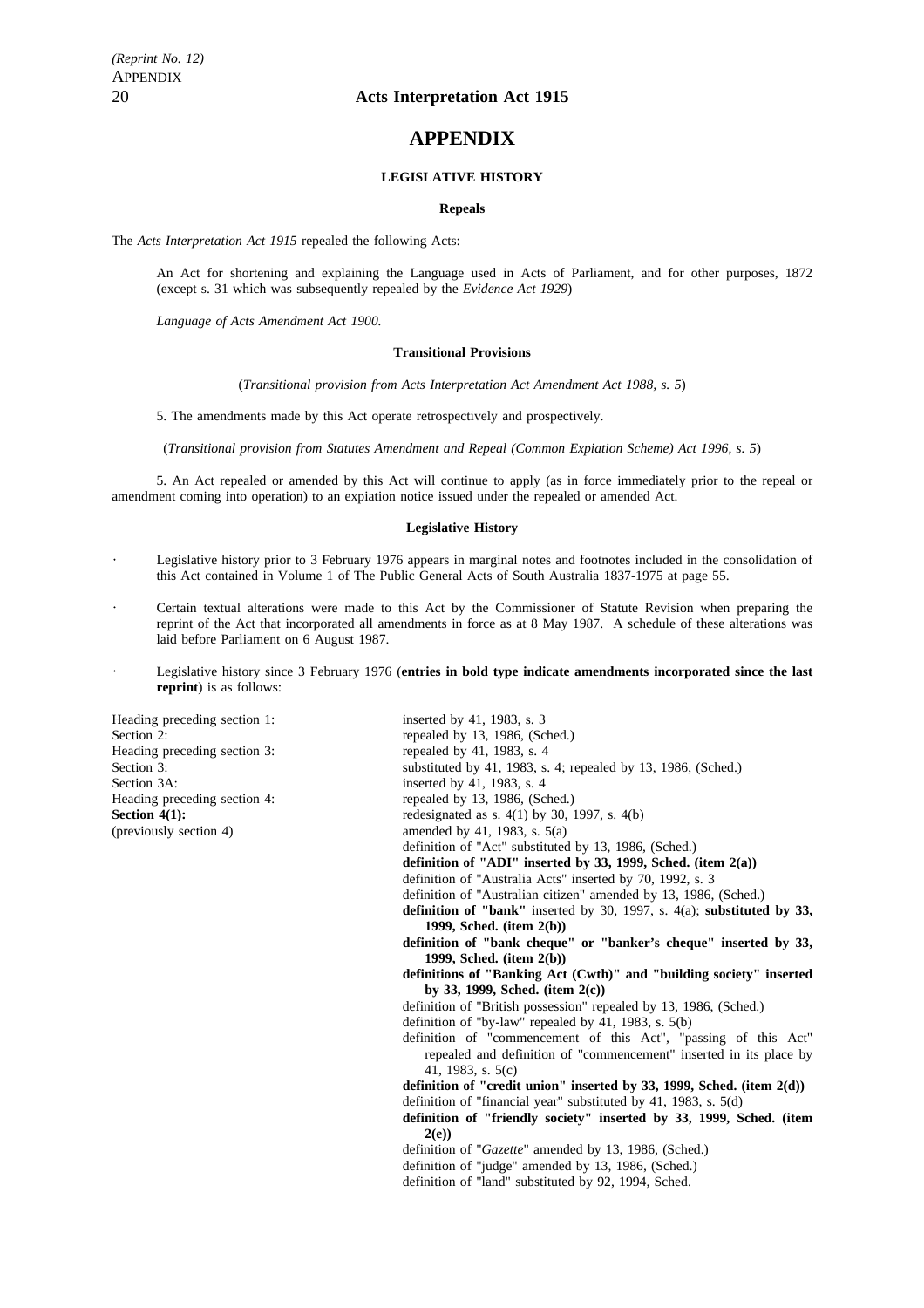definition of "major indictable offence" inserted by 69, 1991, s. 17(a) definition of "Minister" substituted by 41, 1983, s. 5(e) definition of "minor indictable offence" inserted by 107, 1981, s. 27(a); substituted by 69, 1991, s. 17(b) definition of "naturalised British subject" repealed by 13, 1986, (Sched.) **definitions of "police force" and "police officer" inserted by 55, 1998, Sched. 3 (cl. 1)** definition of "prescribed" substituted by 41, 1983, s. 5(f) definition of "regulation", "rule" or "by-law" substituted by 41, 1983, s.  $5(g)$ definition of "statutory declaration" substituted by 13, 1986, (Sched.); definition of "statutory instrument" inserted by 41, 1983, s. 5(h); substituted by 6, 1988, s. 2; amended by 56, 1990, s. 2 definition of "summary offence" inserted by 107, 1981, s. 27(b); substituted by 69, 1991, s. 17(c) definition of "this Act" substituted by 41, 1983, s. 5(i) definition of "writing" inserted by 13, 1986, (Sched.) passage "Expressions referring ... visible form" repealed by 13, 1986, (Sched.) **Section 4(2):** inserted by 30, 1997, s. 4(b); **repealed by 33, 1999, Sched.** (item 2(f)) Section 4A: inserted by 41, 1983, s. 6 Section 5 and heading: substituted by 41, 1983, s. 7<br>Heading preceding section 6: repealed by 41, 1983, s. 7 Section 6: substituted by 41, 1983, s. 7 Section 7: amended by 41, 1983, s. 8; substituted by 13, 1986, (Sched.)<br>Section 7(3) and (4): inserted by 55, 1988, s. 2 Section 7(3) and (4): inserted by 55, 1988, s. 2<br>Section 7(4a): inserted by 1, 1994, s. 2; inserted by 1, 1994, s. 2; repealed on 31.12.94 by 1, 1994, s. 3 Section 7(5):<br>Section 7A: inserted by 14, 1992, s. 2<br>inserted by 41, 1983, s. 9 Section 7A: inserted by 41, 1983, s. 9<br>Section 8: epealed by 13, 1986, (Sc repealed by 13, 1986, (Sched.) Section 9: repealed by 41, 1983, s. 10 Section 10: amended by 13, 1986, (Sched.) Heading preceding section 11: substituted by 41, 1983, s. 11 Sections 11 - 14: substituted by 41, 1983, s. 11 Heading preceding section 14A: inserted by 41, 1983, s. 11 Sections 14A and 14B: inserted by 41, 1983, s. 11 Section  $14B(2)$ : repealed by 56, 1990, s. 3 Section 14BA: inserted by 56, 1990, s. 4 Section 14C: inserted by 41, 1983, s. 11; substituted by 6, 1988, s. 3 Section  $14C(2)$ : amended by 59, 1998, s.  $4(a)$ Section  $14C(3)$ : inserted by 59, 1998, s.  $4(b)$ Section 14D: inserted by 41, 1983, s. 11 Section 15: **amended** by 41, 1983, s. 12; substituted by 13, 1986, (Sched.) Section 16(1): amended by 41, 1983, s. 13(a)-(c) Section 16(2): amended by 41, 1983, s. 13(d) Section  $16(2a)$ : inserted by 13, 1986, s. 2(a) Section 16(3): amended by 41, 1983, s. 13(e), (f); 13, 1986, s. 2(b) Section  $16(4)$ : inserted by 13, 1986, s.  $2(c)$ Section 17: substituted by 41, 1983, s. 14 Heading preceding section 18: repealed by 41, 1983, s. 15 Section 18: repealed by 41, 1983, s. 15; inserted by 13, 1986, s. 3 Section 19: repealed by 41, 1983, s. 15; inserted by 6, 1988, s. 4 Section 20: repealed by 41, 1983, s. 15; inserted by 8, 1992, s. 2 Section 21: amended by 13, 1986, (Sched.)<br>Section 22: substituted by 13, 1986, s. 4 substituted by 13, 1986, s.  $4$ Section 22A(3): repealed by 41, 1983, s. 16 Section 22B: inserted by 70, 1992, s. 4<br>Heading preceding section 23: repealed by 41, 1983, s. 17 Section 24: **amended** by 41, 1983, s. 18; 13, 1986, (Sched.) Section 25: amended by 41, 1983, s. 19; substituted by 13, 1986, (Sched.)<br>Section 26: amended by 13, 1986, s. 5 Section 26: amended by 13, 1986, s. 5<br>Section 27(1): amended by 13, 1986, (Scl amended by 13, 1986, (Sched.) Section 28 substituted by 13, 1986, (Sched.) Section 28A: inserted by 51, 1988, s. 4; amended by 72, 1992, s. 10 (Sched.); 34, 1996, s. 4 (Sched. cl. 1) Section 30: substituted by 13, 1986, (Sched.)

Heading preceding section 6:

Heading preceding section 23: